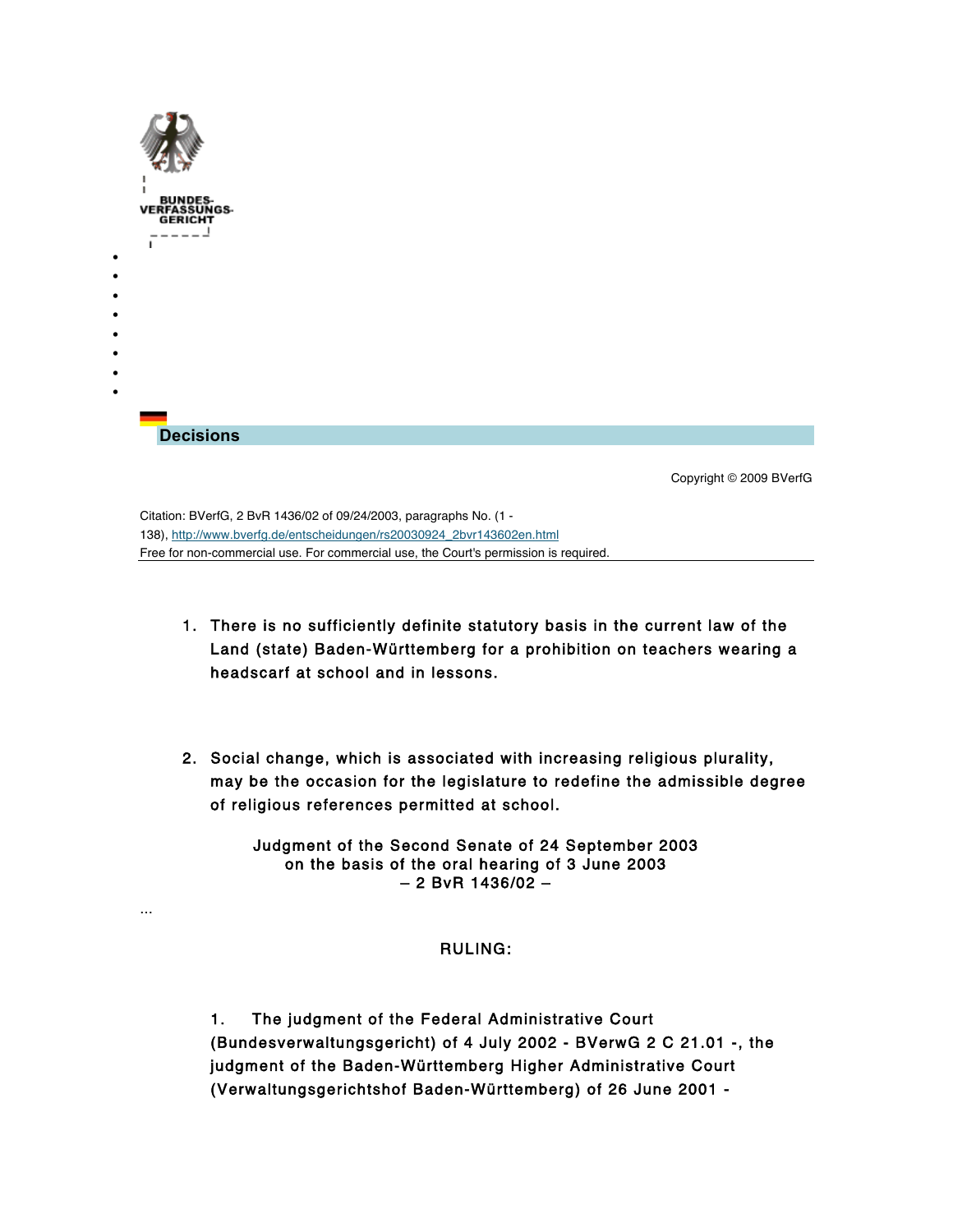4 S 1439/00 -, the judgment of the Stuttgart Administrative Court (Verwaltungsgericht Stuttgart) of 24 March 2000 - 15 K 532/99 - and the ruling of the Stuttgart Higher School Authority (Oberschulamt Stuttgart) of 10 July 1998 in the form of the ruling on an objection of 3 February 1999 - 1 P L., F./13 - infringe the complainant's rights under Article 33.2 in conjunction with Article 4.1 and 4.2 and with Article 33.3 of the Basic Law. The judgment of the Federal Administrative Court is overturned. The matter is referred back to the Federal Administrative Court.

2. The Federal Republic of Germany and the Land Baden-Württemberg are ordered each to pay half the complainant's necessary costs for the constitutional complaint proceedings.

# GROUNDS:

The complainant petitions to be appointed to the teaching profession of the Land Baden-Württemberg. In her constitutional complaint she challenges the decision of the Stuttgart Higher School Authority, which has been confirmed by the administrative courts, refusing to appoint her as a civil servant on probation as a teacher at German primary schools (Grundschule) and nonselective secondary schools (Hauptschule) on the grounds that her declared intention to wear a headscarf at school and in lessons means that she is unsuited for the office.

# I.

1. The complainant was born in Kabul, Afghanistan in 1972; since 1987 she has lived without interruption in the Federal Republic of Germany, and in 1995 she acquired German nationality. She is of the Muslim religion. After passing the First State Examination and doing teaching practice, in 1998 the complainant passed the Second State Examination for the teaching profession at the primary school and the non-selective secondary school, with the main emphasis on the secondary school and the subjects German, English and social studies/economics.

2. The Stuttgart Higher School Authority refused the complainant's application to be appointed to the teaching profession at the English primary school and the non-selective secondary school in the Land Baden-Württemberg on the grounds of lack of personal aptitude. By way of a reason, it was stated that the complainant was not prepared to give up wearing a headscarf during lessons. The headscarf, it was stated, was an expression of cultural separation and thus not only a religious symbol, but also a political symbol. The objective effect of cultural disintegration associated with the headscarf, it was said, was not compatible with the requirement of state neutrality.

3. In her objection, the complainant submitted that the wearing of the headscarf was not only a mark of her personality, but also the expression of her religious conviction. Under the precepts of Islam, wearing a headscarf was part of her Islamic identity. The decision refusing her petition, she submitted, violated the fundamental right of freedom of religion under Article 4.1 and 4.2 of the Basic Law (Grundgesetz  $-GG$ ). Although the state had an obligation to preserve neutrality in questions of religion, when it fulfilled its duty to provide education under Article 7.1 of the Basic Law it was not obliged to refrain completely from religious and ideological references, but had to enable a careful balance between the conflicting interests. Unlike the crucifix, the headscarf was not a symbol of religion. In addition, the present case concerned her individual and religiously motivated acting as a subject of fundamental rights.

#### 4

1

2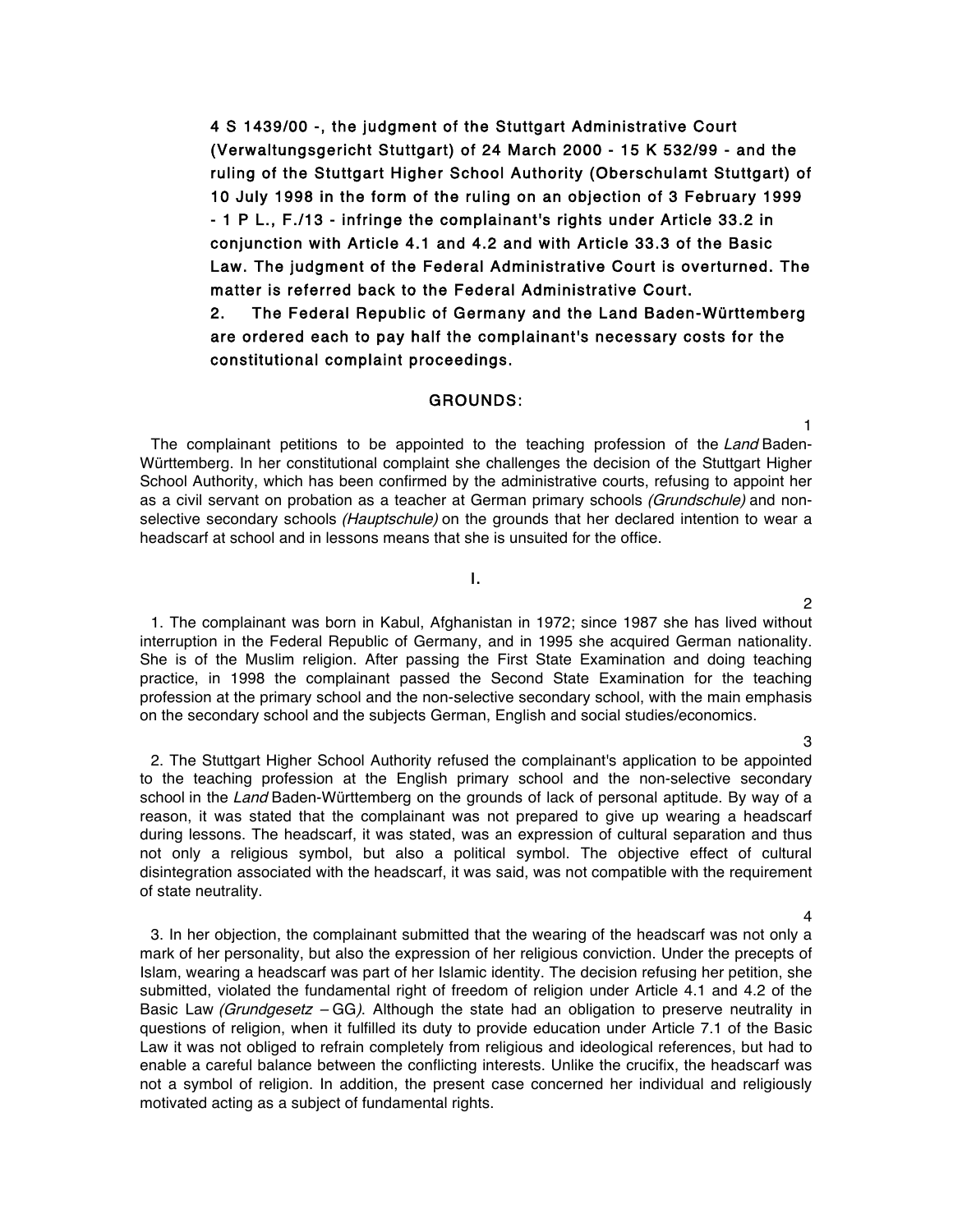4. The Stuttgart Higher School Authority dismissed the complainant's objection. It submitted that although Article 33.3 of the Basic Law prohibited the rejection of an applicant on the grounds of the applicant's religion alone, it did not exclude the possibility of relying on a lack of aptitude for the civil service associated with the belief. Wearing the headscarf for reasons of faith was protected by Article 4.1 of the Basic Law. However, the complainant's freedom of religion was limited by the fundamental right of the pupils to negative religious freedom, the parents' right of education under Article 6.2 of the Basic Law and the obligation of the state to preserve neutrality in ideology and religion. Even if the complainant did not proselytise for her religious conviction, by wearing the headscarf in lessons she expressed her affiliation to Islam at every time and without the pupils being able to escape this; in this way, she forced the pupils to confront this expression of faith. As young people with personalities that were not yet established, they were particularly open to influences of every kind. The crucial factor in this respect was solely the objective effect of the headscarf. Specifically for schoolgirls of the Muslim faith, a considerable pressure to conform might arise here; this would contradict the school's pedagogical duty to work towards the integration of the Muslim pupils.

5. The Stuttgart Administrative Court dismissed the complainant's action and stated as grounds for its decision that the religiously motivated wearing of a headscarf by a teacher constituted a lack of aptitude in the meaning of § 11.1 of the Baden-Württemberg Land Civil Service Act (Landesbeamtengesetz Baden-Württemberg – LBG). The complainant's freedom of religion conflicted with the state's duty of neutrality and the rights of the pupils and their parents.

The headscarf worn by the complainant demonstrated strikingly and impressively her profession of Islam; in this connection it was irrelevant that the headscarf, unlike the crucifix for the Christian faith, was not regarded as the symbolic embodiment of the Islamic faith. By reason of general compulsory school attendance and the lack of influence of the pupils on the selection of their teachers, the pupils had no possibility of avoidance. This gave rise to the danger of influence – including unintended influence – by the teacher, who was felt to be a person in authority.

6. The appeal against this was dismissed by the Baden-Württemberg Higher Administrative Court. The court held that in the discretionary decision as to whether to appoint an applicant, an assessment was made on the aptitude of the applicant; here, a prediction had to be made, and this was only to a limited extent subject to judicial review. One of the elements of aptitude was the expectation that the applicant would fulfil his or her duties as a civil servant. The assessment that because the complainant intended for religious reasons to wear a headscarf in lessons she lacked aptitude for the post she sought, that of a teacher at the primary school and non-selective secondary school in the state school service, was unobjectionable. The personal aptitude of teachers was in part to be determined on the basis of how far they were in the position to put into practice the educational objectives laid down under Article 7.1 of the Basic Law and to fulfil the state's duty to provide education. If the employer refused to make an appointment because an applicant for religious reasons did not intend to observe the constitutionally created restrictions in teaching, the employer did not infringe the prohibition of unfavourable treatment in Article 33.3 of the Basic Law for lack of a causal link to the applicant's religion.

At school, the differing religious and ideological convictions of the pupils and their teachers confronted each other in a particularly intensive way. The conflict arising from this called for a balancing of the interests in practical concordance. Here, the state did not have to completely dispense with religious and ideological references at school. In addition, when the employer assessed aptitude, the employer had to take the applicant's fundamental rights into account. For this reason, the exercise of freedom of religion and belief could not in itself be a reason for rejection. But wearing a headscarf in class, as the complainant intended, would infringe the

6

7

8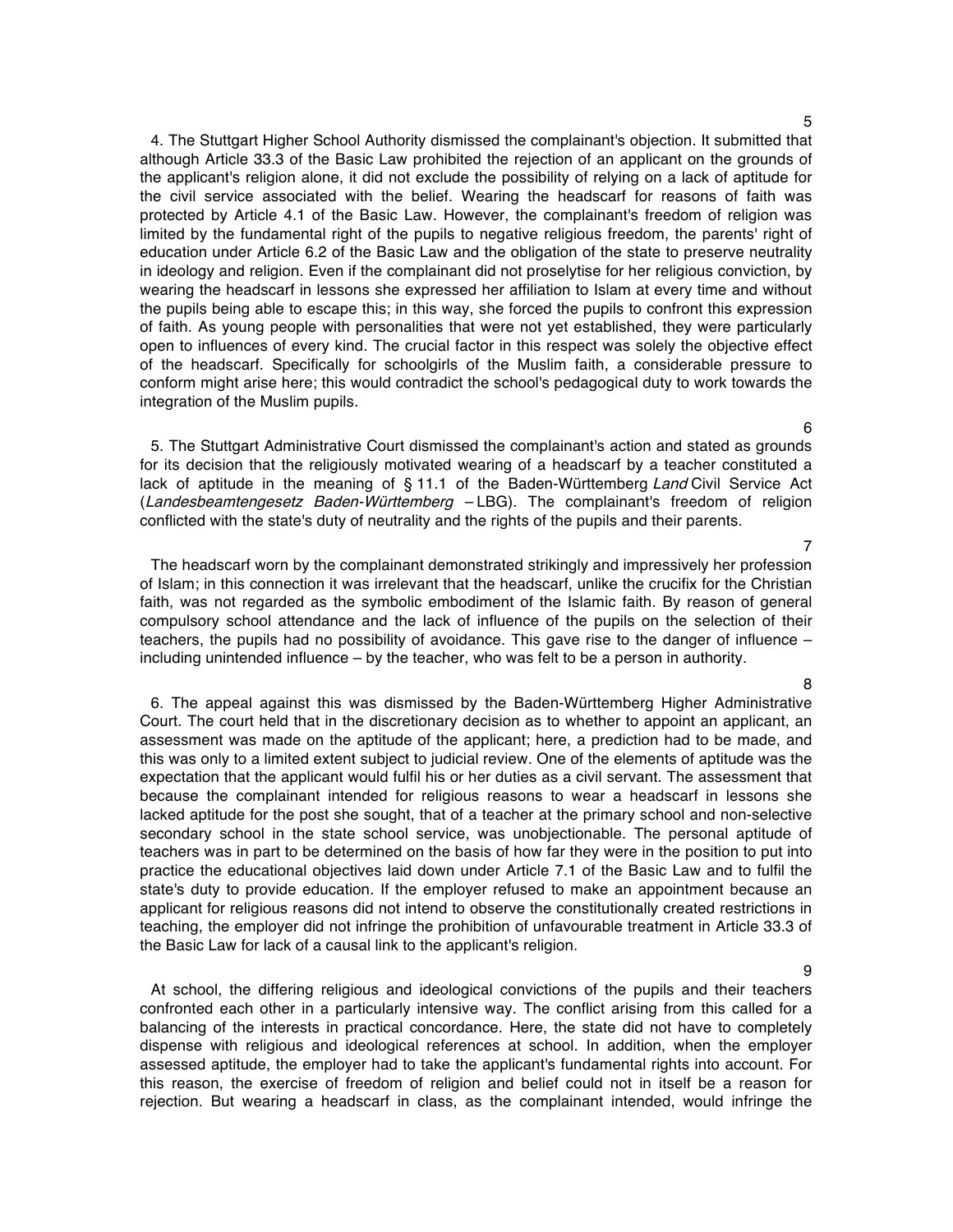requirement of neutrality that the state had to observe at schools and the fundamental rights of the students and their parents and thus the official duty of the complainant as a representative of the state to carry out her duties impartially and in the service of the public interest.

The duty of neutrality in ideology and religion imposed on the state by the Basic Law was not a distancing and rejecting neutrality of the nature of laicist non-identification with religions and ideologies, but a respectful neutrality, taking precautions for the future, which imposed on the state a duty to safeguard a sphere of activity both for the individual and for religious and ideological communities. Within the meaning of this precautionary neutrality, however, the state was not permitted to endanger religious peace at school of its own motion. In class, the students were exposed to religious symbols without the opportunity to avoid them; here, the requirement of state neutrality gave paramount protection to the negative religious freedom of students of different faiths and the parents' right to educate their children with regard to religion and ideology.

If a teacher wore a headscarf in lessons, this could lead to religious influence on the students and to conflicts within the class in question, even if the complainant had credibly denied any intention of recruitment or proselytising. The only decisive factor was the effect created in students by the sight of the headscarf. The headscarf motivated by Islam was a plainly visible religious symbol that the onlooker could not escape. Primary school pupils in particular were scarcely in a position to intellectually assimilate the religious motivation for wearing a headscarf and to decide consciously in favour of tolerance or criticism. The danger of religious influence inherent in this could not be reconciled with the required protection of the negative religious freedom of students and parents and conflicted with the requirement of state neutrality. In addition, the pre-emptive prevention of conflicts caused by religion at school, such as were sufficiently foreseeable in the present case on the basis of experience of life, was a legitimate goal of the state's organisation of schools. An acceptable pragmatic solution of the conflict that allowed the complainant's freedom of belief to be taken more extensively into account was not possible in view of the principle of the class teacher, which was predominant at the primary school and the non-selective secondary school, and because of organisational difficulties with regard to moving from one school or class to another.

12

13

7. The Federal Administrative Court dismissed the complainant's appeal. It held that the decision to make the complainant's employment as a civil servant in the teaching profession dependent on her readiness to remove her headscarf in lessons had been correct.

The court held that since the complainant derived the requirement to wear a headscarf from her religion, she was protected by the fundamental right in Article 4.1 of the Basic Law and the right equivalent to a fundamental right in Article 33.3 sentence 1 of the Basic Law. Notwithstanding the fact that there was no constitutional requirement of a specifically enacted statute, freedom of faith was not guaranteed without restriction. Restrictions followed from the Basic Law itself, in particular from the conflicting fundamental rights of persons of a different opinion. Nor did Article 4.1 of the Basic Law give the individual any unrestricted right to exercise his or her religious convictions within the framework of state institutions or to express it with state support. The comprehensively guaranteed freedom of faith gave rise to the precept of state neutrality towards the various religions and denominations. In the context of secular compulsory schools, organised and structured by the state, Article 4.1 of the Basic Law as a guarantee of freedom benefited above all children required to attend school and their parents. Here, the state was also obliged to take account of the freedom of religion of the parents and the right of education guaranteed to them under Article 6.2 sentence 1 of the Basic Law. Children must be taught and educated in state compulsory schools without any partiality on the part of the state and of the teachers representing it in favour of Christian beliefs or of other religious and ideological convictions. With growing cultural and religious variety, where a growing proportion of schoolchildren were

#### 10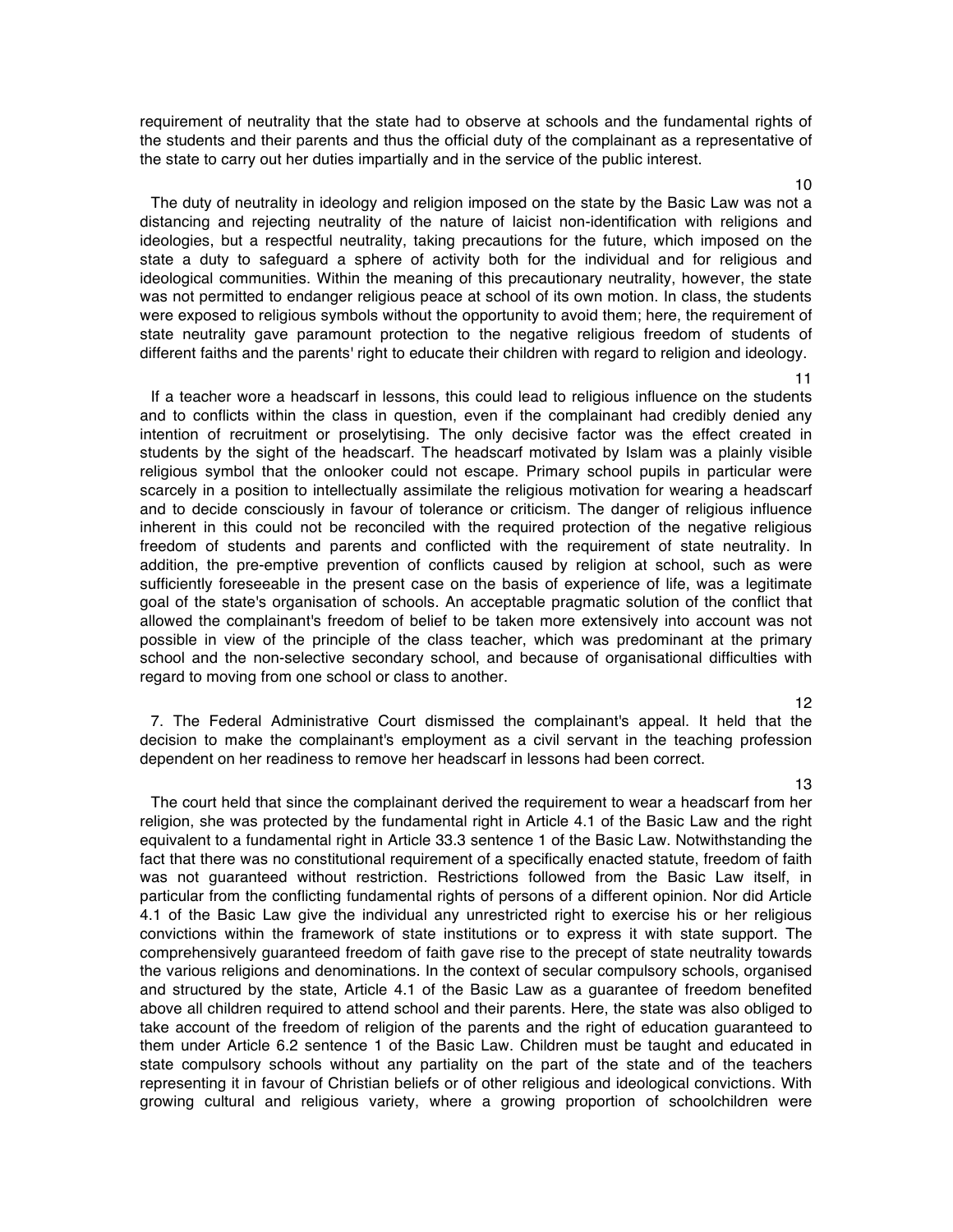uncommitted to any religious denomination, the requirement of neutrality was becoming more and more important, and it should not, for example, be relaxed on the basis that the cultural, ethnic and religious variety in Germany now characterised life at school too.

By reason of the significance that Muslims attached to the "Islamic headscarf", others too saw the headscarf as the symbolic expression of a particular religious conviction and it was generally seen as a profession of Islamic faith. If the teacher wore a headscarf in lessons, this meant that during class hours the pupils were constantly and unavoidably confronted, at the instigation of the state, with this clear symbol of a religious conviction. The duration and intensity of this confrontation meant that it was not a trifling matter as far as the pupils' freedom of faith was concerned. The teacher confronted the pupils as a person in authority appointed by the state and representing the state. Admittedly, it was difficult to determine whether her visible sign of religious faith had any influence on the pupils; however, at all events influence of the items of faith symbolised by the headscarf on pupils of primary school and non-selective secondary school age from four to fourteen could not be excluded.

The teacher's right to conduct herself in accordance with her religious conviction must have lower priority than the conflicting freedom of faith of the pupils and parents during lessons. Neither the requirement of tolerance nor the principle of practical concordance (praktische Konkordanz) created a compulsion to override the parents' rights and the freedom of faith of the parents and the pupils of a state school in favour of a teacher wearing a headscarf. Under Article 33.5 of the Basic Law, teachers were obliged to accept restrictions of their positive freedom of religion; these were necessary in order to guarantee that school lessons took place in an environment of religious neutrality.

#### II.

In her constitutional complaint, the complainant challenges the decisions made in the administrative procedure and in the proceedings before the administrative courts. She challenges a violation of Articles 1.1, 2.1, 3.1, 3.3 sentence 1, 4.1 and 4.2 and 33.2 and 33.3 of the Basic Law.

The complainant argued that a Muslim applicant wearing a headscarf also had a constitutional right to be appointed under Article 33.2 of the Basic Law. Admission to public office had to occur independently of a profession of religious belief (Article 33.3 sentence 1 of the Basic Law) without permitting the applicant to be disadvantaged for this reason (Article 33.3 sentence 2 of the Basic Law). Wearing a headscarf therefore did not constitute a lack of aptitude.

The ordinary courts based their decisions on a changed attitude to the state requirement of neutrality in the Federal Republic of Germany. This strict understanding of neutrality resulted in restricting the possibility of a civil servant professing his religious beliefs at work. Unlike a laicist state, the Federal Republic of Germany, by its constitution, was open to religious activity even in schools, and in this way it pursued what is known as a comprehensive, open and respectful neutrality. School was not a refuge in which one could close one's eyes to social plurality and reality. On the contrary, the school's duty to provide education meant preparing adolescents for what they would encounter in society.

The decisive statements in the Federal Constitutional Court's crucifix decision were not applicable to the present case. Whereas that case concerned a religious symbol that the school, as a state institution, was responsible for installing, in this case the complainant, as a subject of fundamental rights, had suffered an encroachment upon her right to freedom of faith. In the case

18

19

# 16

17

15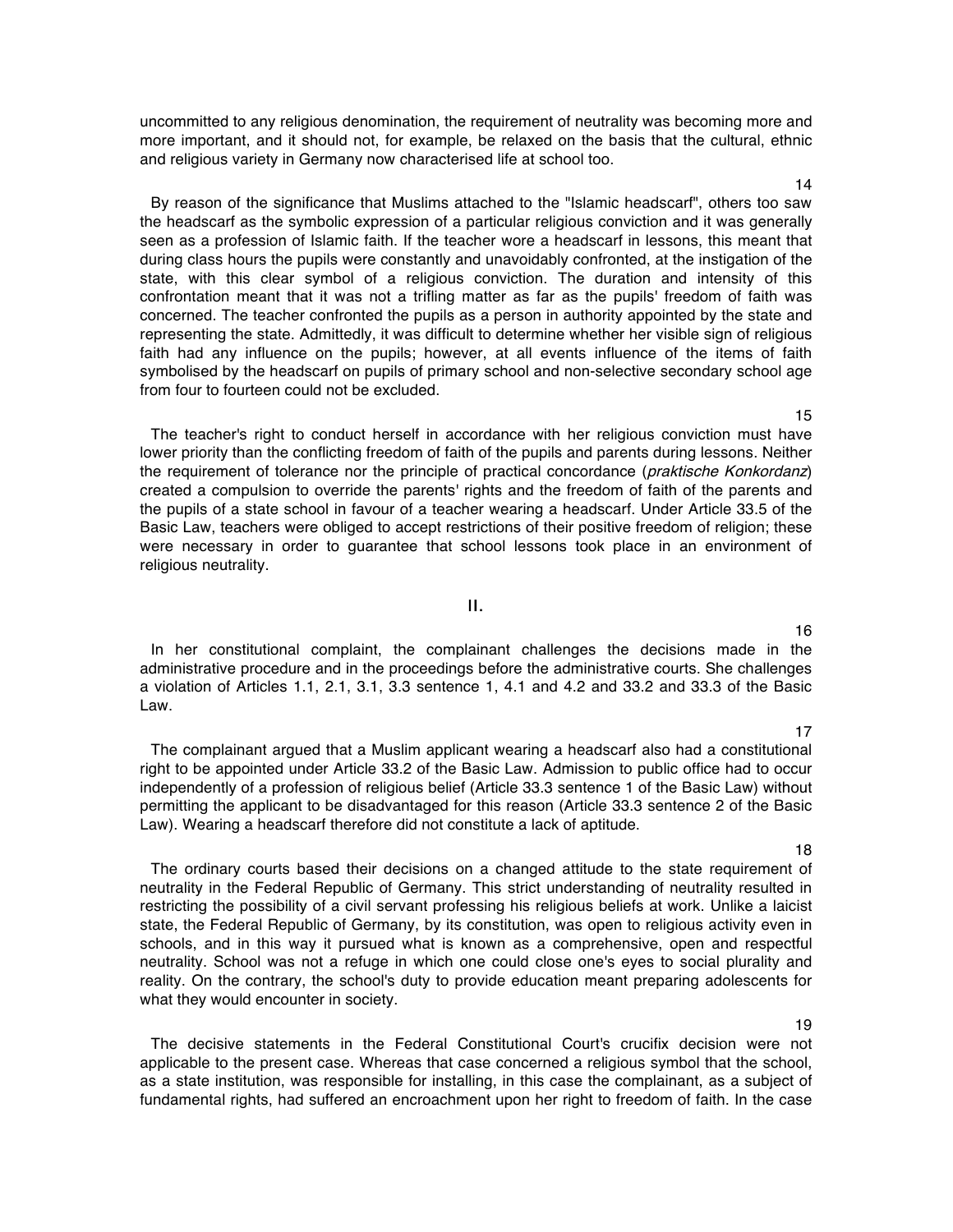of fundamental rights that were unconditionally guaranteed, a restriction of the exercise of the right could be considered only in cases of specific endangerment. There was no such endangerment; there was no evidence of the alleged suggestive effect of the headscarf and the alleged possibility of a detrimental psychological effect. When the complainant had done teaching practice, there had been no conflicts or serious difficulties. The endangerments set out by the appointing body were merely of an abstract and theoretical nature. If concrete conflicts arose, there were acceptable means of solving them.

# III.

The Federal Government and the Land Baden-Württemberg submitted opinions on the constitutional complaint.

1. In the name of the Federal Government, the Federal Ministry of the Interior stated that neither Article 33.2 of the Basic Law nor the provisions of Land law passed to put the Article into concrete terms gave a right to be appointed to a public office. Instead, the employing authority made this decision according to its best judgment. The aptitude of an applicant depended on the requirements of the specific post to be filled; this aptitude was to be decided on the basis of a prediction, which required the whole personality of the applicant to be assessed. Aptitude for the teaching profession included the ability and the readiness of the teacher to comply with the official duties arising from the status of a civil servant under the concrete conditions of working at school. The traditional fundamental principles of the permanent civil service laid down in Article 33.5 of the Basic Law, which restricted the fundamental rights of civil servants, included the obligation of teachers who were civil servants to carry out their duties objectively and neutrally. This official duty also comprised the duty to carry out one's duties neutrally from the point of view of religion and ideology, respecting the viewpoints of pupils and parents.

Independently of the complainant's subjective appraisal that it was far from her intentions to demonstrate her religion, great importance attached to the employer's prediction of future danger in that the teacher's conspicuous outer appearance might have a long-term detrimental influence on the peace at the school, in particular because throughout all the lessons the pupils were confronted with the sight of the headscarf and thus the expression of a foreign religious belief, without a possibility of avoiding it. An employer who in these circumstances proceeded on the assumption that the teacher lacked aptitude because he or she could not be used in all circumstances was within the scope of evaluation permitted an employer. Nor did the employer violate the prohibition of discrimination in Article 33.3 of the Basic Law, since the rejection was not based on the teacher's religion, but on her lack of distance and neutrality. Teachers at the primary school and non-selective secondary school were required to refrain from wearing an Islamic headscarf in class and thus also to refrain from exercising their freedom of belief in this respect.

23

20

21

22

Just as in the case of the crucifix in the classroom, the decisive factor with regard to the Muslim headscarf was the fact that because of compulsory school attendance for all children – unlike in the case of a brief encounter in everyday life – continuous confrontation with a religious symbol could not be avoided. The fact that the complainant is a subject of fundamental rights did not alter the fact that the symbol she used was to be attributed to the state. However, it should be taken into account when weighing interests that the wearing of the religious symbol was itself the exercise of a fundamental right. In the attempt to achieve practical concordance, consideration should be given not only to the conflicting fundamental rights positions, but also to the state's requirement of neutrality, which was not at the court's disposal. This could be taken into account in the present case only by not using the religious symbol. This did not involve an intensification of the requirement "in the direction of a laicist understanding" of it. Rather, consideration was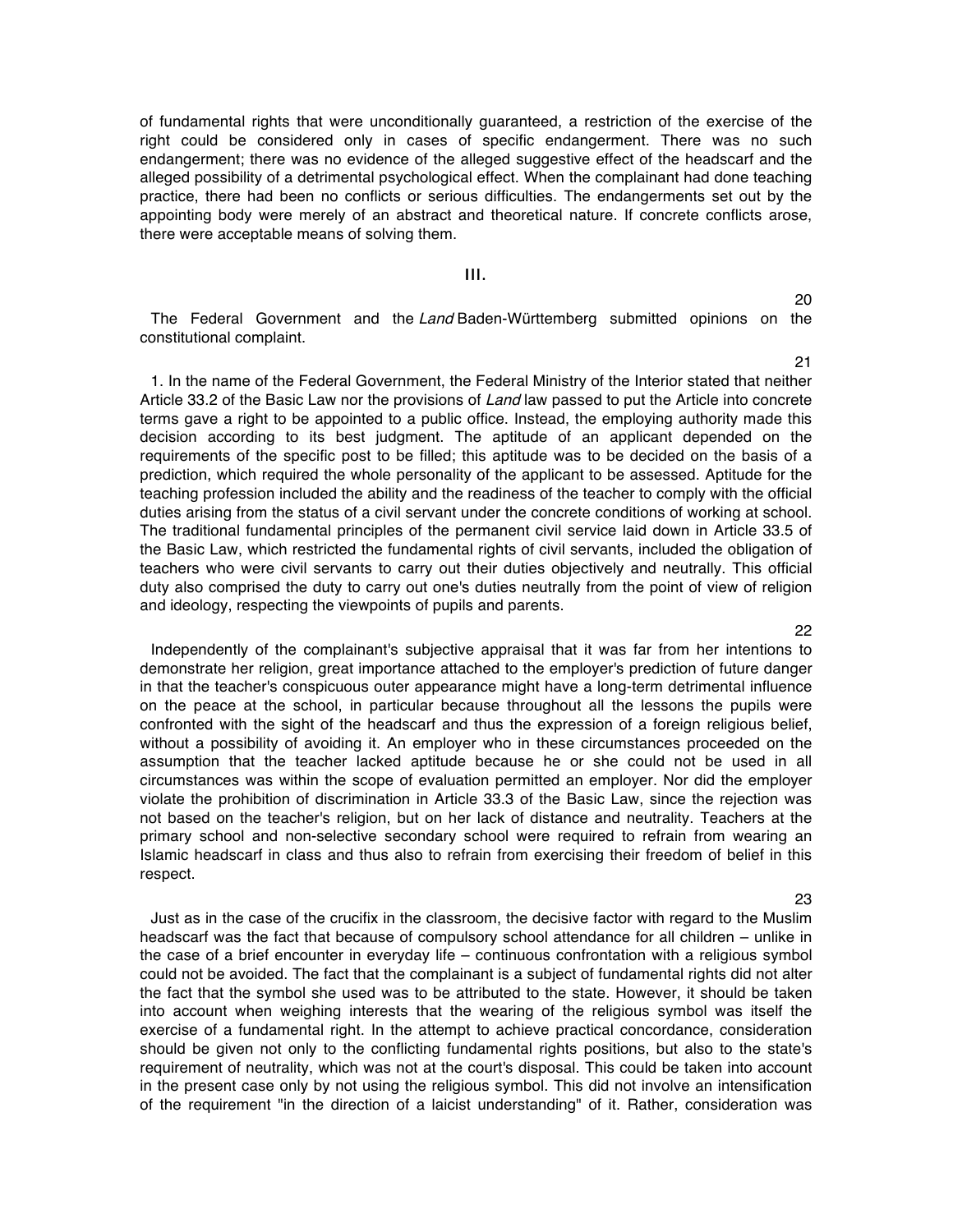merely being given to the growing importance of state neutrality in view of an increasing number of religions in society.

2. The Land Baden-Württemberg (Stuttgart Higher School Authority) submitted that the constitutional review had to be restricted to considering whether the judgment of the nonconstitutional court had been free of arbitrariness and if it contained errors of interpretation that were based on a fundamentally erroneous view of the significance of a fundamental right, in particular of the extent of its scope of protection. The Federal Administrative Court had illuminated the constitutional aspects of the case in full, assessed and weighed them thoroughly and come to a correct result, free of arbitrariness.

Both Article 33.2 of the Basic Law and the fundamental rights in Articles 4 and 6 of the Basic Law had been correctly interpreted and applied. Article 4.1 and 4.2 of the Basic Law as the guarantee of negative freedom of religion secured freedom from expressions of religious opinions from which the pupils could not escape at school. Here, account had to be taken of the fact that schoolchildren's personalities were not yet fully developed, and as a result schoolchildren were particularly open to mental influences by persons in authority, and in their developmental phase they learnt in the first instance by imitating the behaviour of adults. In addition, in particular in the case of children who have not reached the age at which they can decide on religious matters themselves, the parents' right of education applies.

Under Article 7.1 of the Basic Law, the state had an independent duty to provide education which is of equal weight to that in Article 6.2 of the Basic Law. Practical concordance between the state's duty to provide education and the rights of parents and children under Article 4.1 and 4.2 of the Basic Law is achieved by the state's conducting itself neutrally in religious and ideological matters. The requirement of neutrality attained all the more importance the more diverse the religions in society. The state's neutrality must be shown in the person of the teacher. Even a comprehensive, open and respectful neutrality did not permit exercise of individual religions as the emanation of state power. The Federal Administrative Court had not introduced an altered concept of neutrality, but merely accorded a growing importance to the requirement of neutrality in a society that was pluralist from the point of view of religion. Since during lessons the headscarf was permanently before the children's eyes, the possibility that it influenced them could not be excluded, and this alone infringed the requirements of neutrality towards children who had not reached the age at which they could decide on religious matters themselves.

On the question of the influence of religious forms of expression in the state education system on the pupils, the Stuttgart Higher School Authority submitted a statement by Professor Dr. Dr. h.c. Oser, Fribourg/Switzerland, as an expert witness.

## IV.

In the oral hearing, the complainant and her attorney, and the Land Baden-Württemberg (Stuttgart Higher School Authority), represented by Professor Dr. F. Kirchhof, amended and extended their written submissions. The following expert witnesses were heard: Dr. Karakasoglu, Essen, on the reasons why young Muslim girls and women in Germany wear a headscarf; Professor Dr. Riedesser, Hamburg, Professor Dr. Bliesener, Kiel, and Ms Leinenbach, Director of the Psychological Department (Stuttgart Higher School Authority) on questions of a possible influence on children of primary school and non-selective secondary school age from the point of view of child and developmental psychology.

28

27

25

#### 26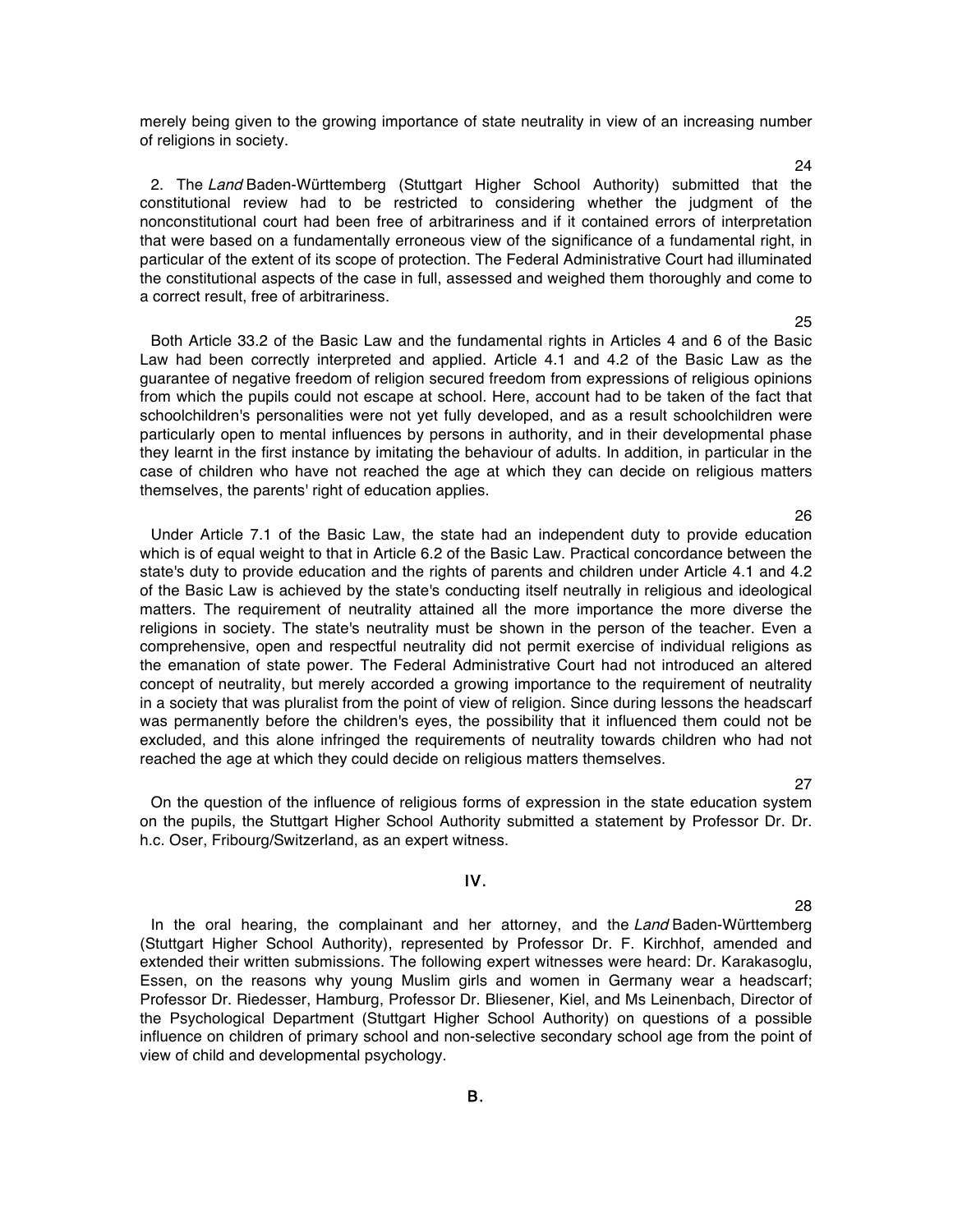The constitutional complaint is admissible and is well-founded. The decisions challenged violate Article 33.2 of the Basic Law in conjunction with Article 4.1 and 4.2 of the Basic Law and with Article 33.3 of the Basic Law.

In the context to be assessed here, wearing a headscarf makes it clear that the complainant belongs to the Islamic religion and identifies herself as a muslima. Defining such conduct as a lack of aptitude for the office of a teacher at the primary school and non-selective secondary school encroaches upon the complainant's right to equal access to every public office under Article 33.2 of the Basic Law in conjunction with the fundamental right of freedom of faith guaranteed to her by Article 4.1 and 4.2 of the Basic Law, without the necessary, sufficiently definite statutory basis for this being satisfied at present. In this way, the complainant has in a constitutionally unacceptable manner been denied access to a public office.

I.

Constitutional review in connection with a constitutional complaint concerning a judgment is normally restricted to examining whether the decisions challenged, in their interpretation and application of law below the constitutional level, are based on a fundamentally erroneous view of the meaning and scope of the fundamental right relied on or are arbitrary (on this, cf. Decisions of the Federal Constitutional Court, Entscheidungen des Bundesverfassungsgerichts, BVerfGE 18, 85 (93); established case-law). However, to the extent that the court whose decision is challenged by the constitutional complaint directly interpreted and applied provisions of fundamental rights itself, the Federal Constitutional Court has a duty to determine the scope and limits of the fundamental rights and to establish whether fundamental rights were taken into account without any error of constitutional law with regard to their extent and weight. This is the situation in the present case. The Federal Administrative Court and also the lower courts based their decisions on a particular interpretation of Article 33.2 of the Basic Law in conjunction with Article 4.1 and 4.2 of the Basic Law. In accordance with its duty of preserving, developing and extending constitutional law and in particular interpreting the various functions of a legal provision containing a fundamental right (cf. BVerfGE 6, 55 (72); 7, 377 (410)), the Federal Constitutional Court in this regard, in its relation to the nonconstitutional courts, is not restricted to examining whether the nonconstitutional courts applied constitutional law in a non-arbitrary manner, but must itself take final and unappealable decisions on the interpretation and application of constitutional law.

# II.

1. Article 33.2 of the Basic Law grants every German, in accordance with his or her aptitude, qualifications and professional achievement, equal access to every public office.

33

32

The right in Article 33.2 of the Basic Law, which is equivalent to a fundamental right, guarantees the degree of free choice of one's occupation or profession (Article 12.1 of the Basic Law) that is possible in view of the number of positions in the civil service, which is, and is permitted to be, restricted by the public corporation responsible in each case (cf. BVerfGE 7, 377 (397-398); 39, 334 (369). Article 33.2 of the Basic Law grants no right to be appointed to a public office (cf. BVerfGE 39, 334 (354); Decisions of the Federal Administrative Court, *Entscheidungen des* Bundesverwaltungsgerichts, BVerwGE 68, 109 (110)). The access to activity in a public office (admission to an occupation, which also relates to free choice of occupation) may in particular not be restricted by subjective requirements for admission (cf. BVerfGE 39, 334 (370)). This is done in accordance with § 7 of the Civil Service Law Framework Act (Beamtenrechtsrahmengesetz -BRRG) of 31 March 1999 (Federal Law Gazette, Bundesgesetzblatt, BGBI, I p. 654) in the Civil Service Acts of the Länderby provisions on the personal requirements necessary for those

# 30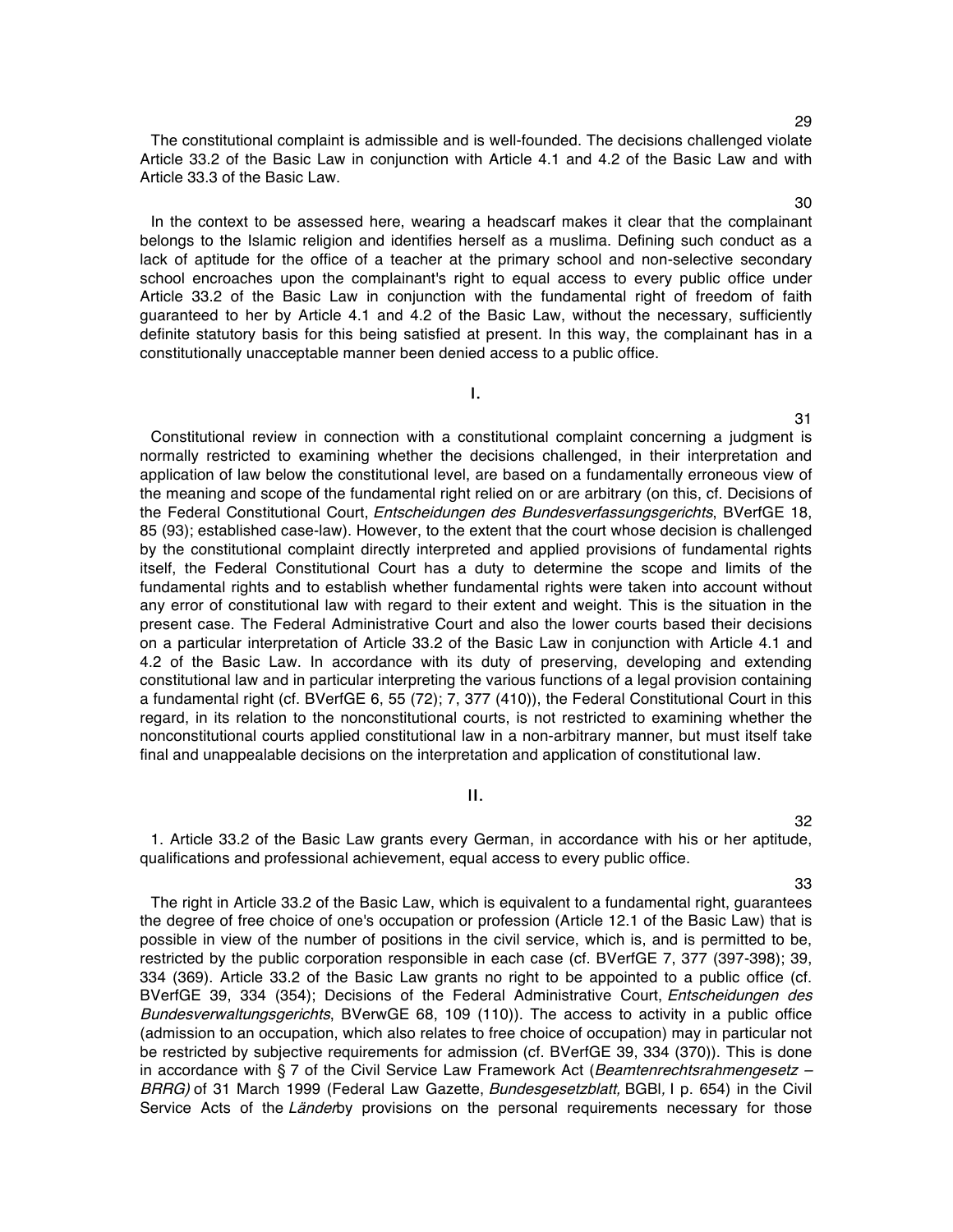appointed to the status of civil servants. § 11.1 of the Baden-Württemberg Land Civil Service Act as amended on 19 March 1996 (Baden-Württemberg Law Gazette, Gesetzblatt, GBI, p. 286) which applies in the present case, provides that appointments are to be made on the basis of aptitude, qualifications and professional achievement, without taking into account gender, descent, race, belief, religious or political convictions, origin or connections.

b) When laying down aptitude criteria for the relevant office and when defining official duties by reference to which the aptitude of applicants for the civil service is to be assessed, the legislature in general has a broad legislative discretion. Limits to this legislative discretion follow from the value decisions in other constitutional norms; the fundamental rights in particular impose limits on the legislature's legislative discretion. Even for those with the status of civil servants, the fundamental rights apply, although the civil servant's sphere of responsibilities under Article 33.5 of the Basic Law restricts the civil servant's legal possibility of relying on fundamental rights (cf. BVerfGE 39, 334 (366-367)): Limits may be imposed on the civil servant's exercise of fundamental rights in office; these limits follow from general standards imposed on the civil service or from particular requirements of the public office in question (cf. e.g. BVerwGE 56, 227 (228-229)). However, if even access to a public office is refused by reason of future conduct on the part of the applicant that is protected as a fundamental right, then the assumption that there is a lack of aptitude for this reason must in turn be justifiable with regard to the fundamental right affected.

c) The evaluation by the employer of an applicant's aptitude for the public office applied for relates to the applicant's future occupation in office and at the same time contains a prediction, which requires a concrete assessment of the applicant's whole personality based on the individual case (cf. BVerfGE 39, 334 (353); 92, 140 (155)). This also includes a statement with regard to the future as to whether the person in question will fulfil the duties under civil-service law that he or she is subject to in the office applied for. In this assessment with regard to the future, the employer has a wide scope of discretion; the review by the nonconstitutional courts is essentially restricted to determining whether the employer proceeded on the basis of incorrect facts, misjudged the civil-service law and constitutional-law context, disregarded generally valid standards of value or took irrelevant matters into consideration (cf. BVerfGE 39, 334 (354); BVerwGE 61, 176 (186); 68, 109 (110); 86, 244 (246)). The employer's prediction as to an applicant's aptitude for a particular office must be based on the civil servant's duties ( $\S$ § 35 et seq. of the Civil Service Law Framework Act; §§ 70 et seq. of the Baden-Württemberg Land Civil Service Act). Official duties that the applicant is expected to carry out must be sufficiently specified in law and must respect the limits imposed by the applicant's fundamental rights.

2. If a duty is imposed on the civil servant that, at school and in lessons, teachers may not outwardly show their affiliation to a religious group by observing dress rules with a religious basis, this duty encroaches upon the individual freedom of faith guaranteed by Article 4.1 and 4.2 of the Basic Law. It confronts those affected with the choice either to exercise the public office they are applying for or obeying the religious requirements as to dress, which they regard as binding.

Article 4.1 of the Basic Law guarantees freedom of faith, conscience and religious and ideological belief; Article 4.2 guarantees the right of undisturbed practice of religion. The two subsections of Article 4 of the Basic Law contain a uniform fundamental right which is to be understood comprehensively (cf. BVerfGE 24, 236 (245-246); 32, 98 (106); 44, 37 (49); 83, 341 (354)). It extends not only to the inner freedom to believe or not to believe, but also to the outer freedom to express and disseminate the belief (cf. BVerfGE 24, 236 (245)). This includes the individual's right to orientate his or her whole conduct to the teachings of his or her faith and to act in accordance with his or her inner religious convictions. This relates not only to imperative religious doctrines, but also to religious convictions according to which a way of behaviour is the

36

37

## 34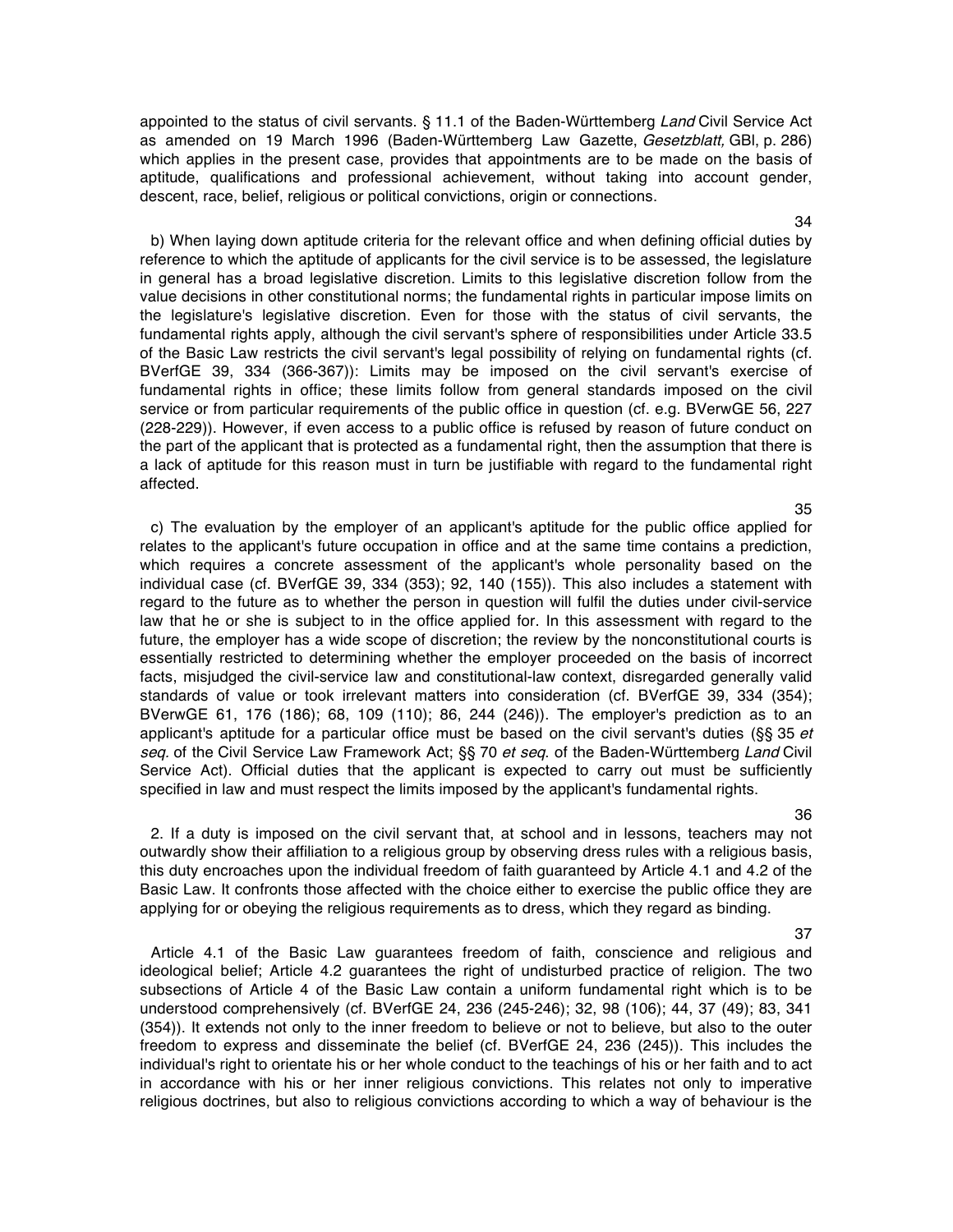correct one to deal with a situation in life (cf. BVerfGE 32, 98 (106-107); 33, 23 (28); 41, 29 (p 49)).

The freedom of faith guaranteed in Article 4.1 and 4.2 of the Basic Law is guaranteed unconditionally. Restrictions must therefore be contained in the constitution itself. This includes the fundamental rights of third parties and community values of constitutional status (cf. BVerfGE 28, 243 (260-261); 41, 29 (50-51); 41, 88 (107); 44, 37 (49-50, 53); 52, 223 (247); 93, 1 (21)). Moreover, restricting the freedom of faith, which is unconditionally guaranteed, requires a sufficiently definite statutory basis (cf. BVerfGE 83, 130 (142)).

3. Article 33.3 of the Basic Law is also affected. It provides that admission to public offices is independent of religious belief (sentence 1); no-one may suffer a disadvantage by reason of belonging or not belonging to a faith or to an ideology (sentence 2). Consequently, a connection between admission to public offices and religious belief is out of the question. Article 33.3 of the Basic Law is directed in the first instance against unequal treatment directly linked to the profession of a particular religion. In addition, the provision at all events also prohibits refusing admission to public offices for reasons that are incompatible with the freedom of faith protected by Article 4.1 and 4.2 of the Basic Law (cf. BVerfGE 79, 69 (75)). This does not exclude creating official duties that encroach upon the freedom of faith of office-holders and applicants for official offices, and that thus make it harder or impossible for religious applicants to enter the civil service, but it does subject these to the strict requirements of justification that apply to restrictions of freedom of faith, which is guaranteed unconditionally; in addition, the requirements of strictly equal treatment of the various religions must be observed, both in creating and in the practice of enforcing such official duties.

4. a) The wearing of a headscarf by the complainant at school as well as outside school is protected by the freedom of faith, which is guaranteed in Article 4.1 and 4.2 of the Basic Law. According to the findings of fact made by the nonconstitutional courts and not disputed in the proceedings relating to the constitutional complaint, the complainant regards the wearing of a headscarf as bindingly imposed on her by the rules of her religion; observing this dress rule is, for her, the expression of her religious belief. The answer to the controversial question as to whether and how far covering the head is prescribed for women by rules of the Islamic faith is not relevant. It is true that not every form of conduct of a person can be regarded as an expression of freedom of faith, which enjoys special protection, purely according to its subjective intention; instead, when conduct by an individual that has been claimed to be an expression of the individual's freedom of faith is assessed, that his or her particular religious group's concept of itself may not be overlooked (cf. BVerfGE 24, 236 (247-248)). A duty of women to wear a headscarf in public may, by its content and appearance, as a rule of faith founded in the Islamic religion, be attributed with sufficient plausibility to the area protected by Article 4.1 and 4.2 of the Basic Law (on this, see also BVerfGE 83, 341 (353)); this was done by the nonconstitutional courts in a manner that cannot be constitutionally objected to.

b) The assumption that the complainant lacks the necessary aptitude to fulfil the duties of a teacher at the primary school und non-selective secondary school, because, contrary to an existing official duty, she wanted to wear a headscarf at school and in lessons, and this headscarf showed clearly that she was a member of the Islamic religious group, and the refusal to admit her to a public office, which was based on this, would be compatible with Article 4.1 and 4.2 of the Basic Law if the intended exercise of freedom of faith conflicted with objects of legal protection of constitutional status and this restriction of the free exercise of religion could be based on a sufficiently definite statutory foundation. Interests that are protected by the constitution that conflict with freedom of faith here may be the state's duty to provide education (Article 7.1 of the Basic Law), which is to be carried out having regard to the duty of ideological and religious

40

41

#### 38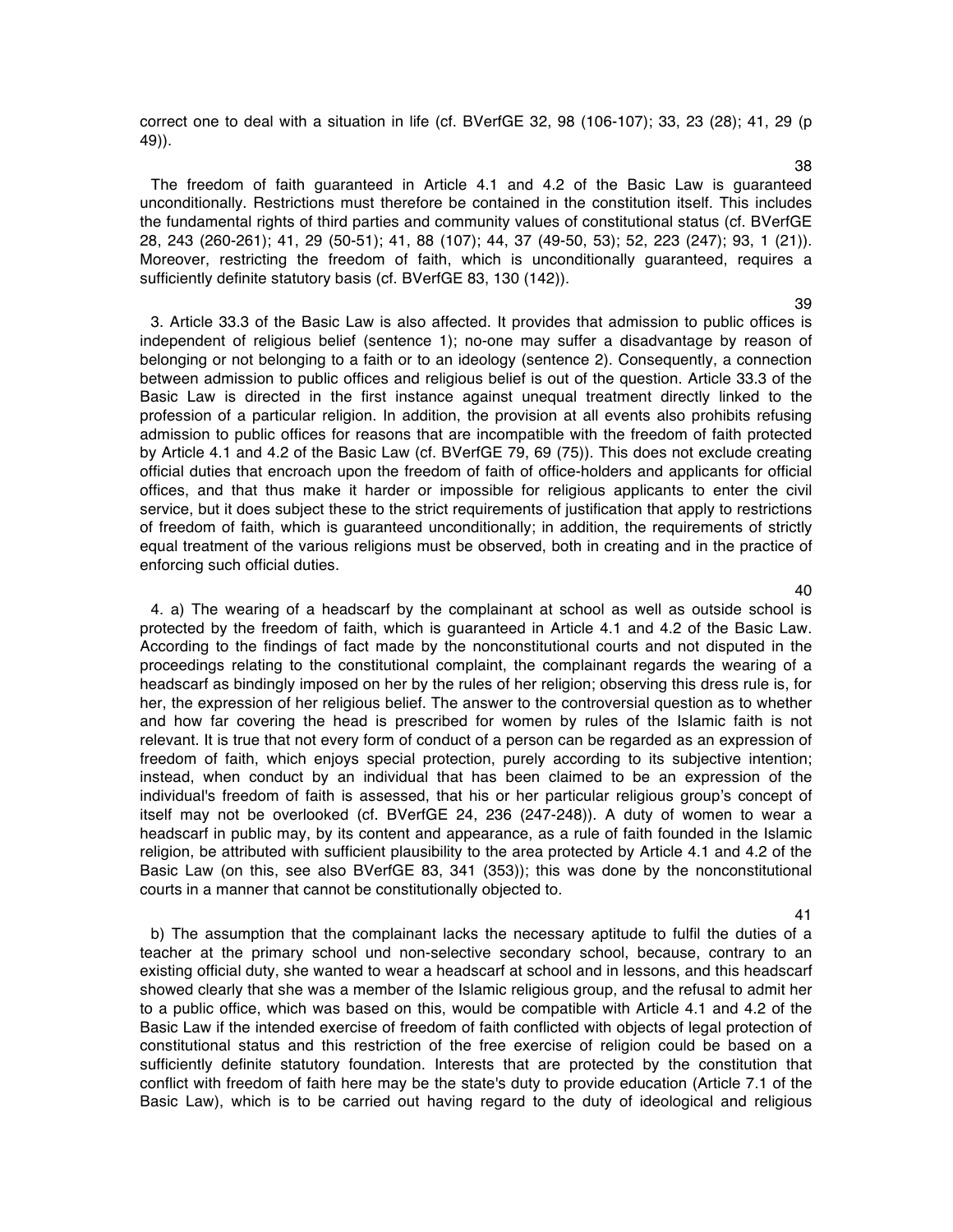neutrality, the parents' right of education (Article 6.2 of the Basic Law) and the negative freedom of faith of schoolchildren (Article 4.1 of the Basic Law).

aa) In Article 4.1, Article 3.3 sentence 1 and Article 33.3 of the Basic Law, and in Article 136.1, Article 136.4 and Article 137.1 of the Weimar Constitution (Weimarer Reichsverfassung) in conjunction with Article 140 of the Basic Law, the Basic Law lays down for the state as the home of all citizens the duty of religious and ideological neutrality. It bars the introduction of legal structures in the nature of a state church and forbids giving privileged treatment to particular faiths and excluding those of a different belief (cf. BVerfGE 19, 206 (216); 24, 236 (246); 33, 23 (28); 93, 1 (17)). The state must be careful to treat the various religious and ideological communities with regard to the principle of equality (cf. BVerfGE 19, 1 (8); 19, 206 (216); 24, 236 (246); 93, 1 (17)) and may not identify with a particular religious community (cf. BVerfGE 30, 415 (422); 93, 1 (17)). The free state of the Basic Law is characterised by openness towards the variety of ideological and religious convictions and bases this on an image of humanity that is marked by the dignity of humans and the free development of personality in self-determination and personal responsibility (cf. BVerfGE 41, 29 (50)).

However, the religious and ideological neutrality required of the state is not to be understood as a distancing attitude in the sense of a strict separation of state and church, but as an open and comprehensive one, encouraging freedom of faith equally for all beliefs. Article 4.1 and 4.2 of the Basic Law also contain a positive requirement to safeguard the space for active exercise of religious conviction and the realisation of autonomous personality in the area of ideology and religion (cf. BVerfGE 41, 29 (49); 93, 1 (16)). The state is prohibited only from exercising deliberate influence in the service of a particular political or ideological tendency or expressly or impliedly identifying itself by way of measures originated by it or attributable to it with a particular belief or a particular ideology and in this way itself endangering religious peace in a society (cf. BVerfGE 93, 1 (16-17)) The principle of religious and ideological neutrality also bars the state from evaluating the faith and doctrine of a religious group as such (cf. BVerfGE 33, 23 (29)).

Under the understanding until now of the relationship between state and religion, as it is reflected in the case-law of the Federal Constitutional Court, this applies above all to the area of the compulsory school, for which the state has taken responsibility, and for which, by its nature, religious and ideological ideas have always been relevant (cf. BVerfGE 41, 29 (49); 52, 223 (241)). In this view, Christian references are not absolutely forbidden in the organisation of state schools; however, school must also be open to other ideological and religious content and values (cf. BVerfGE 41, 29 (51); 52, 223 (236-237)). In this openness, the free state of the Basic Law preserves its religious and ideological neutrality (cf. BVerfGE 41, 29 (50)). For the tensions that are unavoidable when children of different ideological and religious beliefs are taught together, it is necessary, giving consideration to the requirement of tolerance as the expression of human dignity (Article 1.1 of the Basic Law) to seek a balance (cf. BVerfGE 41, 29 (63); 52, 223 (247, 251); 93, 1 (21 ff.); for more detail, see dd) below).

bb) Article 6.2 sentence 1 of the Basic Law guarantees to parents the care and education of their children as a natural right, and together with Article 4.1 of the Basic Law it also includes the right to educate children in religious and ideological respects; it is therefore above all the responsibility of the parents to convey to their children the convictions in religious and ideological matters that they regard as right (cf. BVerfGE 41, 29 (44, 47-48); 52, 223 (236); 93, 1 (17)). Corresponding to this is the right to keep the children away from religious convictions that appear to the parents to be wrong or harmful (cf. BVerfGE 93, 1 (17)). However, Article 6.2 of the Basic law does not contain an exclusive right of education for the parents. Separately and in its sphere given equal rights beside the parents, the state, to which under Article 7.1 of the Basic Law the supervision of all education is delegated, exercises its own duty to provide education (cf. BVerfGE

# 44

45

43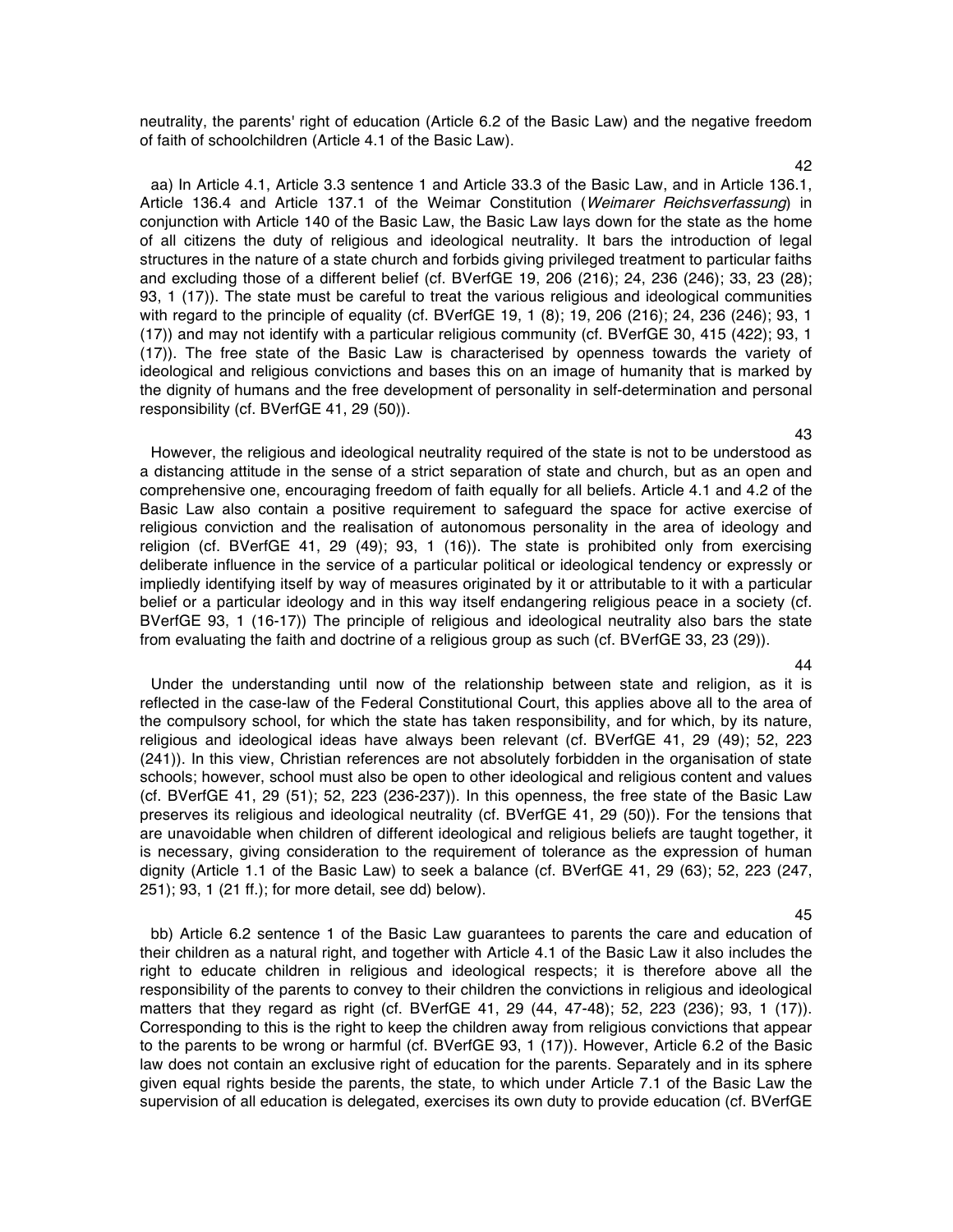34, 165 (183); 41, 29 (44)). How this duty is to be carried out in detail, and in particular to what extent religious references are to have their place at school, is subject within the limits laid down by the Basic Law, above all in Article 4.1 and 4.2 of the Basic Law, to the freedom of organisation of the Länder (cf. BVerfGE 41, 29 (44, 47-48); 52, 223 (242-243); for details, see dd) below).

cc) Finally, the freedom to exercise religious conviction relied on by the complainant conflicts with the negative freedom of faith of the pupils in her wearing of a headscarf at school and in lessons. Article 4.1 and 4.2 of the Basic Law, which protects equally the negative and the position manifestations of freedom of faith, also guarantees the freedom to stay away from cultic acts of a religion that is not shared; this also applies to cults and symbols in which a belief or a religion represents itself. Article 4 of the Basic Law leaves it to the individual to decide what religious symbols he or she recognises and reveres and which he or she rejects. Admittedly, in a society that affords space to differing religious convictions, he or she has no right to be spared cultic acts, religious symbols and professions of other faiths. But this must be distinguished from a situation created by the state in which the individual is exposed without an alternative to the influence of a particular faith, to the actions in which this manifests itself and the symbols through which it presents itself (cf. BVerfGE 93, 1 (15-16)). In this respect, Article 4.1 and 4.2 of the Basic Law have the effect of securing freedom precisely in areas of life that are not left to be organised by society itself but that the state has taken responsibility for (cf. BVerfGE 41, 29 (49)); this is affirmed by Article 140 of the Basic Law in conjunction with Article 136.4 of the Weimar Constitution, which prohibits forcing anyone to take part in religious exercises.

dd) The Basic Law gives the Länder a broad freedom of organisation in education; in relation to the ideological and religious character of state schools too, Article 7 of the Basic Law takes account of the fact that the Länder are to a large extent independent and within the limits of their sovereignty in education matters may in principle organise compulsory schools freely (cf. BVerfGE 41, 29 (44-45); 52, 223 (242-243)). The relationship between the positive freedom of faith of a teacher on the one hand and the state's duty of religious and ideological neutrality, the parents' right of education and the negative freedom of faith of the pupils on the other hand, taking into account the requirement of tolerance, is inevitably sometimes strained, and it is the duty of the democratic Landlegislature to resolve this tension; in the public process of developing an informed opinion, the legislature must seek a compromise that is reasonably acceptable to everyone. When legislating, the legislature must orientate itself to the fact that on the one hand Article 7 of the Basic Law permits ideological and religious influences in the area of education, provided the parents' right of education is preserved, and on the other hand Article 4 of the Basic Law requires that ideological and religious constraints are excluded as far as at all possible when the decision is made in favour of a particular form of school. The provisions must be seen together, and their interpretation and their area of influence must be coordinated with each other. This includes the possibility that the individual Länder may make different provisions, because the middle course that needs to be found may also take into account school traditions, the composition of the population by religion, and whether it is more or less strongly rooted in religion (cf. BVerfGE 41, 29 (50-51); 93, 1 (22-23)).

48

49

These principles also apply to the answer to the question as to the extent to which teachers may be subjected to duties as to their appearance and conduct at school, restricting their individual fundamental right of freedom of faith, in connection with the preservation of the ideological and religious neutrality of the state.

5. If teachers introduce religious or ideological references at school and teachers, this may adversely affect the state's duty to provide education, which is to be carried out in neutrality, the parents' right of education and the negative freedom of faith of the pupils. It at least opens up the possibility of influence on the pupils and of conflicts with parents that may lead to a disturbance of

46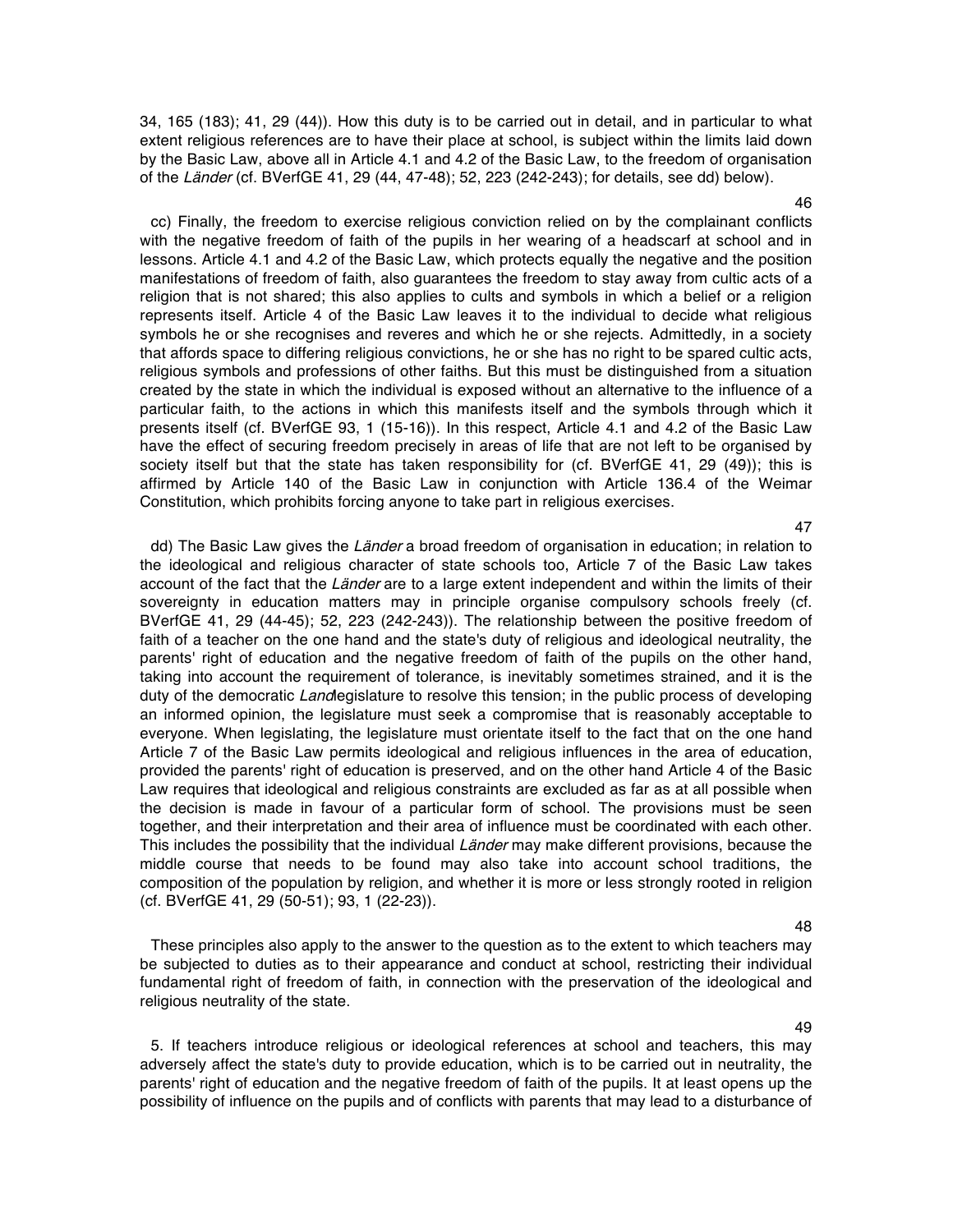the peace of the school and may endanger the carrying out of the school's duty to provide education. The dress of teachers that is religiously motivated and that is to be interpreted as the profession of a religious conviction may also have these effects. But these are only abstract dangers. If even such mere possibilities of endangerment or of a conflict as a result of the appearance of the teacher, rather than concrete behaviour that presents itself as the attempt to influence or even proselytise the schoolchildren for whom the teacher is responsible, are to be seen as an infringement of duties under civil-service law or as a lack of aptitude which prevents appointment as a civil servant, then, because this entails the restriction of the unconditionally granted fundamental right under Article 4.1 and 4.2 of the Basic Law, it requires a sufficiently specific statutory basis permitting it. This is lacking in the present case.

a) In considering the question of whether a specific form of dress or other outward sign has a religious or ideological significance in the nature of a symbol, attention must be paid to the effect of the means of expression used and to all possibilities of interpretation that are possible. Unlike the Christian cross (on this, see BVerfGE 93, 1 (19-20)), the headscarf is not in itself a religious symbol. Only in connection with the person who wears it and with the conduct of that person in other respects can it have such an effect. The headscarf worn by Muslim women is perceived as a reference to greatly differing statements and moral concepts:

As well as showing the desire to observe dress rules that are felt to be binding and have a religious basis, it can also be interpreted as a symbol for upholding traditions of the society of the wearer's origin. In the most recent times, it is seen increasingly as a political symbol of Islamic fundamentalism that expresses the separation from values of western society, such as individual self-determination and in particular the emancipation of women. However, according to the findings of fact in the nonconstitutional courts, which were also confirmed in the oral hearing, this is not the message that the complainant wishes to convey by wearing the headscarf.

The expert witness Dr. Karakasoglu, who was heard in the oral hearing, carried out a survey of about 25 Muslim students at colleges of education, twelve of whom wore a headscarf, and on the basis of this survey she showed that the headscarf is also worn by young women in order to preserve their own identity and at the same time to show consideration for the traditions of their parents in a diaspora situation; in addition, another reason for wearing the headscarf that had been named was the desire to obtain more independent protection by signalling that they were not sexually available and integrating themselves into society in a self-determined way. Admittedly, the wearing of the headscarf was intended to document in public the value one placed on religious orientation in one's own life, but it was understood as the expression of an individual decision and did not conflict with a modern lifestyle. As understood by the women questioned, preserving their difference is a precondition for their integration. It is not possible to make any statements that are representative of all Muslim women living in Germany on the basis of the interviews conducted and evaluated by the expert witness, but the results of the research show that in view of the variety of motive, the interpretation of the headscarf may not be reduced to a symbol of the social repression of women. Rather, the headscarf can for young Muslim women also be a freely chosen means to conduct a self-determined life without breaking with their culture of origin. Against this background, there is no evidence that the complainant, merely because she wears a headscarf, might for example make it more difficult for Muslim girls who are her pupils to develop an image of woman that corresponds to the values of the Basic Law or to put it into effect in their own lives.

To assess whether the intention of a teacher to wear a headscarf at school and in lessons constitutes a lack of aptitude, the decisive question is what effect a headscarf can have on someone who sees it (the objective standpoint of the onlooker); therefore all conceivable possibilities as to how the wearing of a headscarf might be regarded must be taken into account

## 50

51

52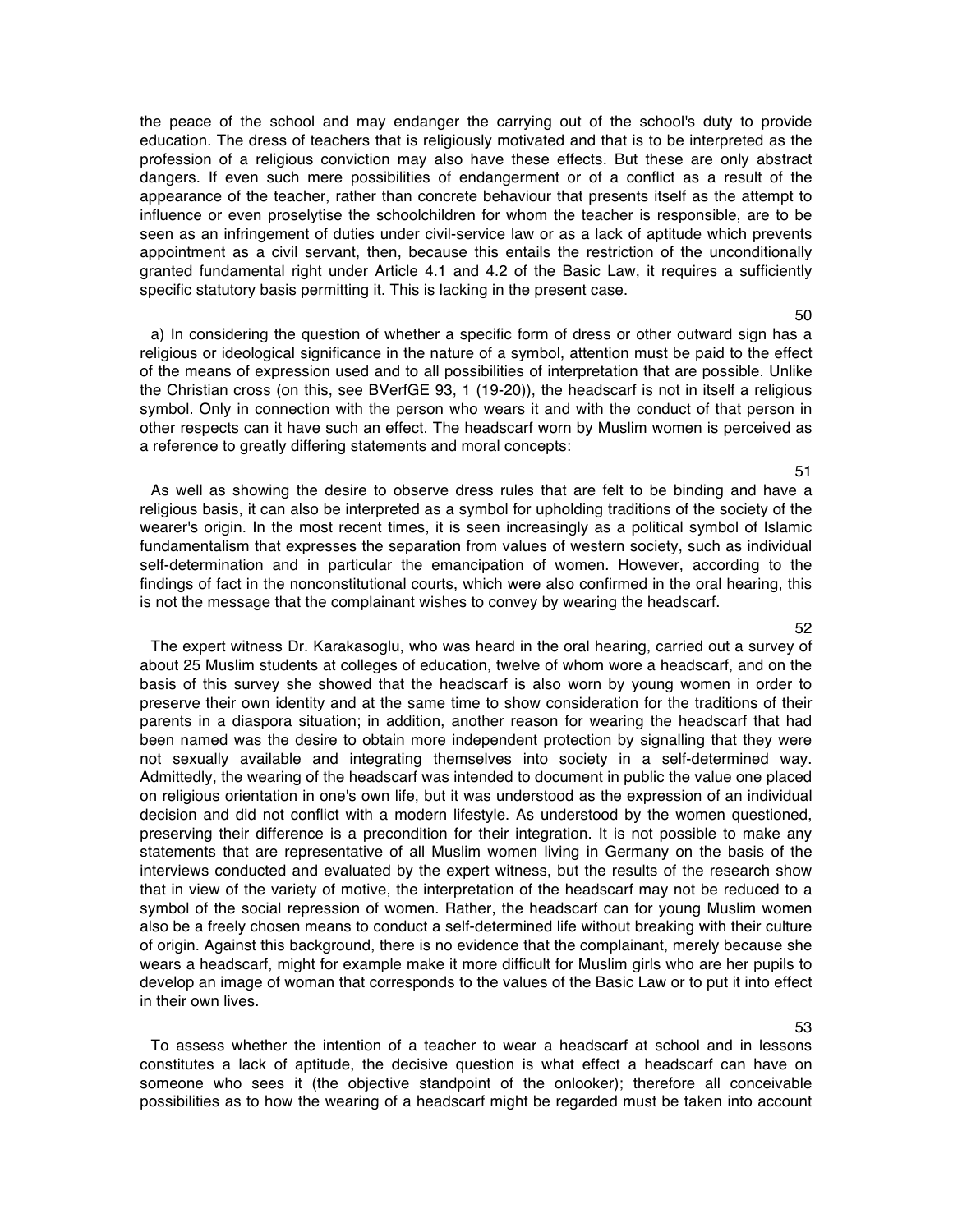in the assessment. However, this has no effect on the fact that the complainant, who plausibly stated that she had religiously motivated reasons for her decision always to wear a headscarf in public, can rely for this conduct on the protection of Article 4.1 and 4.2 of the Basic Law, which is closely related to the paramount constitutional value of human dignity (Article 1.1 of the Basic Law; cf. BVerfGE 52, 223 (247)).

b) With regard to the effect of religious means of expression, it is necessary to distinguish whether the symbol in question is used at the instigation of the school authority or on the basis of one single teacher's personal decision; such a teacher may rely on the individual right of freedom in Article 4.1 and 4.2 of the Basic Law. If the state tolerates teachers wearing dress at school that they wear by reason of a personal decision and that can be interpreted as religious, this cannot be treated in the same way as a state order to attach religious symbols at school (on this, cf. BVerfGE 93, 1 (18)). The state that accepts the religious statement of an individual teacher associated with wearing a headscarf does not in so doing make this statement its own and is not obliged to have this statement attributed to it as intended by it. The effect of a headscarf worn by the teacher for religious reasons may, however, become particularly intense because the pupils are confronted with the teacher, who is the focal point of lessons, for the whole time when they are at school without a possibility of escape. On the other hand, the teacher may differentiate when explaining to the pupils the religious statement made by a garment, and in this way she may weaken its effect.

c) There is no confirmed empirical foundation for the assumption that the complainant would commit an infringement of her official duty because of the feared controlling influence of her headscarf on the religious orientation of the schoolchildren.

In the oral hearing, the expert witness Professor Dr. Bliesener was heard on this point; he stated that from the point of view of developmental psychology there is at present no confirmed knowledge that proves that children are influenced solely because every day they meet a teacher who wears a headscarf at school and in lessons. Only if there were also conflicts between parents and teacher that might arise in connection with the teacher's headscarf were onerous effects to be expected, in particular on younger pupils. The two other expert witnesses heard by the Senate, Ms Leinenbach, Director of the Psychology Department, and Professor Dr. Riedesser, presented no information that contradicted this. Such an unconfirmed state of knowledge is not sufficient as the basis of an official application of the indeterminate legal concept of aptitude, which encroaches substantially upon the complainant's fundamental right under Article 4.1 and 4.2 of the Basic Law.

d) At all events, there was not a sufficiently definite statutory basis for rejecting the complainant for lack of aptitude as a result of her refusal to remove the headscarf at school and in lessons.

The school authority and the nonconstitutional courts present the view that the complainant's intention to wear a headscarf as a teacher constitutes a lack of aptitude because pre-emptive action should be taken against possible influence on the pupils, and conflicts, which cannot be ruled out, between teachers and pupils or their parents should be avoided in advance; at present this view does not justify encroaching upon the complainant's right under Article 33.2 of the Basic Law, which is equivalent to a fundamental right, nor the accompanying restriction of her freedom of faith. No tangible evidence could be seen in the proceedings before the nonconstitutional courts that the complainant's appearance when wearing a headscarf created a concrete endangerment of the peace at school. The fear that conflicts might arise with parents who object to their children being taught by a teacher wearing a headscarf cannot be substantiated by experience of the complainant's previous teaching as a trainee. The current civil service and school legislation in the Land Baden-Württemberg is not adequate to permit a prohibition on

# 57

#### 58

#### 55

56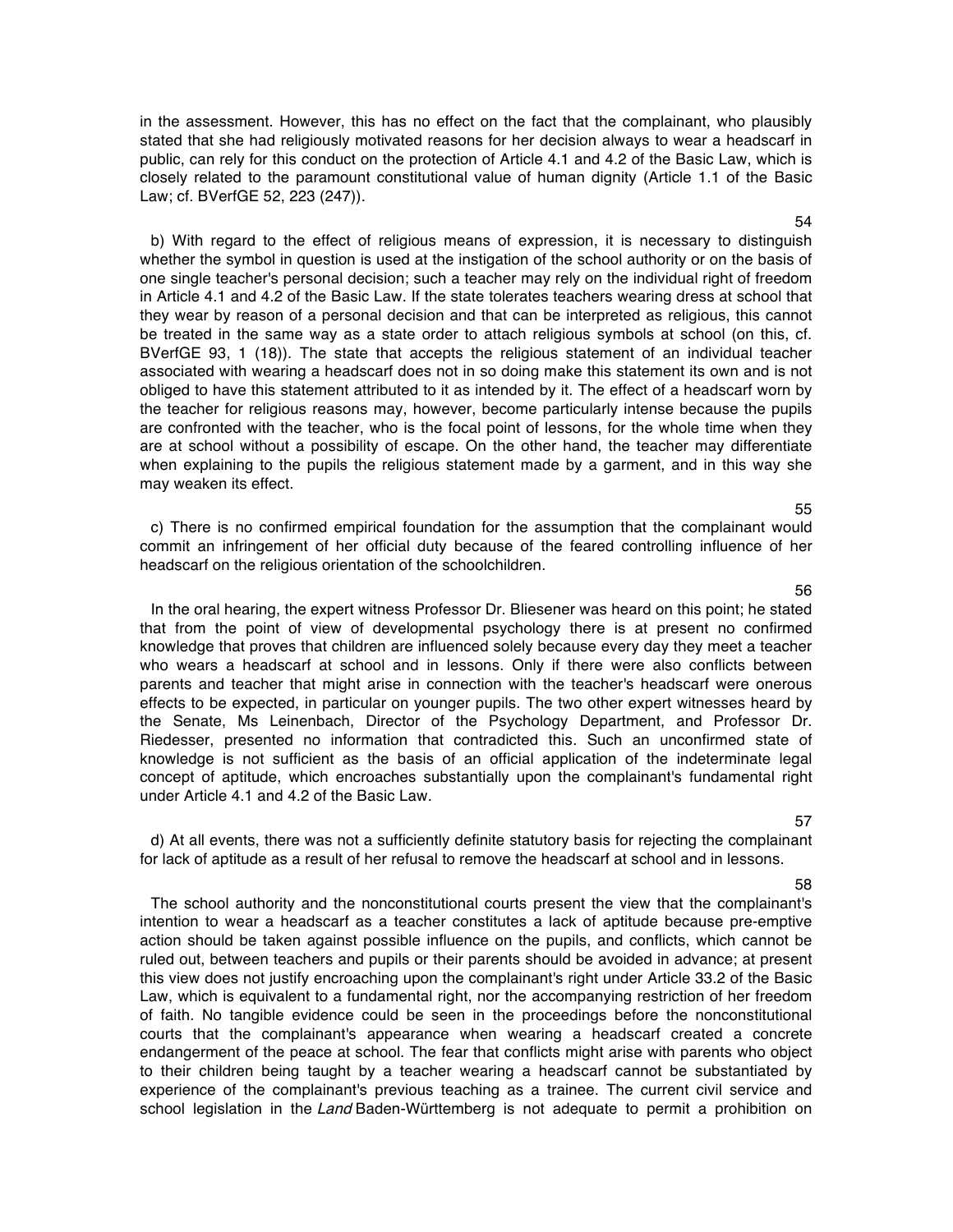teachers wearing a headscarf at school and in lessons on the grounds of abstract endangerment. The mere fact that conflicts cannot be ruled out in future does not, in the absence of a legal basis designed for this purpose, justify deriving from the general civil-service-law requirement of aptitude an official duty on the part of the complainant to give up exercising her religious conviction by wearing a headscarf.

Under civil service law, in view of the state's duty of religious and ideological neutrality at school described above under B. II 4. b) aa), neither the concept of aptitude contained in § 11.1 of the Baden-Württemberg Civil Service Act nor the duties for civil servants laid down in §§ 70 et seq. of the Baden-Württemberg Civil Service Act, which are to be taken into consideration as orientation in assessing the aptitude of an applicant for a public office, can serve as the basis for a duty of teachers not to permit their affiliation to a particular religion or ideology to be outwardly discernible, in order in this way to pre-emptively counter potential dangers.

Under § 70.1 sentence 1 of the Baden-Württemberg Civil Service Act, the civil servant serves all the people, and under § 70.1 sentence 2 the civil servant must fulfil his or her duties impartially and fairly, and must take account of the welfare of the public in carrying out his or her duties. Under § 70.2 of the Baden-Württemberg Civil Service Act, the civil servant must acknowledge the free democratic fundamental order of the Basic Law and stand up for its preservation in all his or her conduct. It is not apparent that the complainant would be prevented from doing this by wearing a headscarf. Nor does the requirement of moderation in § 72 of the Baden-Württemberg Civil Service Act, which provides that a civil servant who is involved in politics shall observe the moderation and restraint that follow from his or her position vis-à-vis the whole of society and from the consideration for the duties of his or her office, cover the case of wearing a headscarf for religious reasons. The same applies to the duty of civil servants to devote themselves with full dedication to their office (§ 73.1 of the Baden-Württemberg Civil Service Act), to exercise their office unselfishly to the best of their belief (§ 73.2 of the Baden-Württemberg Civil Service Act) and to base their conduct both on duty and off duty on doing justice to the respect and the confidence demanded by their profession (§ 73.3 of the Baden-Württemberg Civil Service Act). A prohibition preventing teachers at a state primary school and non-selective secondary school from wearing a headscarf for religious reasons and that restricts fundamental rights cannot be derived from these general duties under civil-service law. Finally, § 94 of the Baden-Württemberg Civil Service Act contains no regulations on a particular form of working dress for teachers.

61

62

Nor do the provisions in Articles 11 to 22 of the Constitution of the Land Baden-Württemberg of 11 November 1953 (Baden-Württemberg Law Gazette p. 173) on education and teaching and the Baden-Württemberg Education Act (Schulgesetz für Baden-Württemberg - SchG) as amended on 1 August 1983 (Baden-Württemberg Law Gazette p. 397), in particular §§ 1 and 38 thereof, contain any provision under which the general civil-service-law duties of moderation and restraint for teachers could be interpreted in concrete terms to mean that they were not permitted at school to wear any dress or other symbols that show that they belong to a particular religious group. At present, therefore, the necessary sufficiently definite statutory basis does not exist to decide that teachers of the Islamic faith, by reason of their declared intention to wear a headscarf at school, lack aptitude for service at the primary school and non-selective secondary school and thus to restrict their fundamental right under Article 4.1 and 4.2 of the Basic Law.

6. However, the Land legislature responsible is at liberty to create the statutory basis that until now has been lacking, for example by newly laying down the permissible degree of religious references in schools within the limits of the constitutional requirements. In doing this, the legislature must take into reasonable account the freedom of faith of the teachers and of the pupils affected, the parents' right of education and the state's duty of ideological and religious neutrality.

59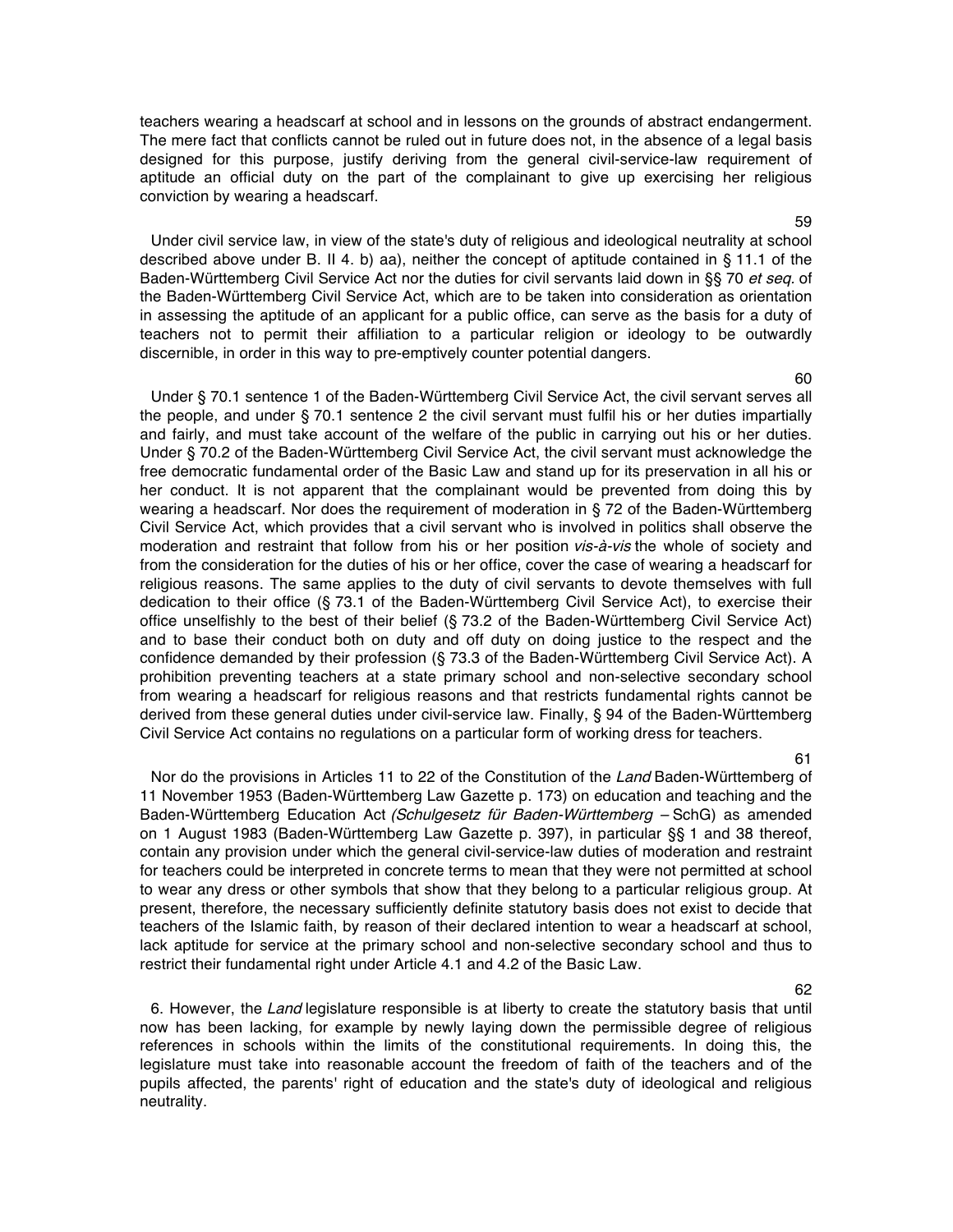a) The Federal Administrative Court, in the judgment challenged, emphasised inter alia that with growing cultural and religious variety, where an increasing proportion of schoolchildren were uncommitted to any religious denomination, the requirement of neutrality was becoming more and more important, and it should not, for example, be relaxed on the basis that the cultural, ethnic and religious variety in Germany now characterised life at school too. In the oral hearing, the representative of the Stuttgart Higher Education Authority, Professor Dr. F. Kirchhof, argued that the state's duty of ideological and religious neutrality in schools must now be treated more strictly, in view of the changed circumstances.

Social change, which is associated with increasing religious plurality, may be the occasion for redefining the admissible degree of religious references permitted at school. A provision to this effect in the Education Acts may then give rise to concrete definitions of teachers' general duties under civil-service law, including duties with regard to their appearance, to the extent that the latter shows their affiliation to particular religious convictions or ideologies. It is therefore conceivable that there could also be statutory restrictions of the freedom of faith, in compliance with the constitutional requirements. If it is apparent from the outset that an applicant will not comply with such rules of conduct, this can be stated to the applicant as a lack of aptitude.

A provision prohibiting teachers from continuously showing their membership in a particular religious group or belief by external signs is part of the law determining the relationship between state and religion in schools. The religious diversity in society, which has evolved gradually, is reflected here particularly clearly. School is the place where differing religious views inevitably collide and where this juxtaposition has particularly great effects. Tolerant coexistence with people of other beliefs could be practised here with most lasting effect through education. This need not mean denying one's own convictions; instead, it would give a chance for insight and to strengthen one's own point of view, and for mutual tolerance that does not see itself as reducing all beliefs to the same level (cf. BVerfGE 41, 29 (64)). Reasons could therefore be given for accepting the increasing variety of religions at school and using it as a means for practising mutual tolerance and in this way making a contribution to the attempt to achieve integration. On the other hand, the development described above is also associated with a greater potential for possible conflicts at school. There may therefore also be good reasons to accord the state duty of neutrality in schools a stricter importance that is more distanced than it has been previously, and thus, as a matter of principle, to keep religious references conveyed by a teacher's outward appearance away from the pupils in order to avoid conflicts with pupils, parents or other teachers.

b) It is not the duty of the executive to decide how to react to the changed circumstances, and in particular what rules of conduct with regard to dress and other aspects of behaviour towards schoolchildren should be imposed on teachers to define more specifically their general obligations under civil-service law and to preserve religious peace at school, and what requirements therefore are part of aptitude for a teaching post. Rather, it is necessary for the democratically legitimated Land legislature to make provisions in this respect. Only the legislature has a prerogative of evaluation to assess the actual developments; it depends on this assessment whether conflicting fundamental rights of pupils and parents or other values of constitutional status justify legislation that imposes on teachers of all religions extreme restraint in the use of symbols with religious reference; authorities and courts cannot exercise this prerogative of evaluation themselves (cf. BVerfGE 50, 290 (332-333); 99, 367 (389-390)). The assumption that a prohibition of wearing headscarves in state schools may be a permissible restriction of freedom of faith as an element of a legislative decision about the relation between state and religion in the education system is also in harmony with Article 9 of the European Convention for the Protection of Human Rights and Fundamental Freedoms (cf. European Court of Human Rights, decision of 15 February 2001, Neue Juristische Wochenschrift 2001, pp. 2871 ff.).

#### 66

#### 64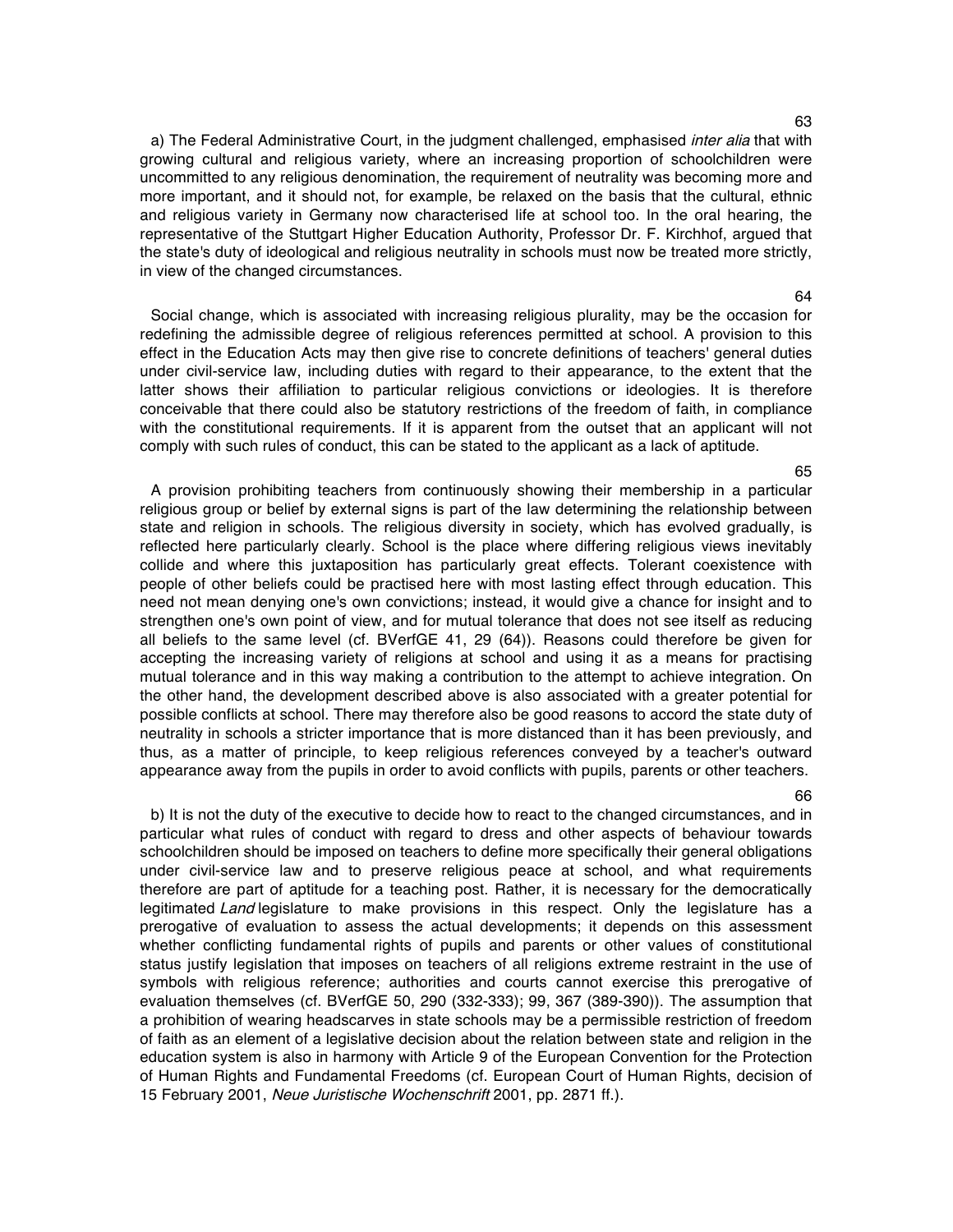aa) The constitutional necessity of legislation follows from the principle of the requirement of parliamentary approval. The principle of a constitutional state and the requirement of democracy oblige the legislature to pass the provisions essential for the realisation of fundamental rights itself (cf. BVerfGE 49, 89 (126); 61, 260 (275); 83, 130 (142)). How far the legislature must itself determine the guidelines necessary for the area of life in question depends on its relation to fundamental rights. The legislature does have such an obligation if conflicting fundamental civil rights collide with each other and the limits of each are fluid and can be determined only with difficulty. This applies above all if the fundamental rights affected, like positive and negative freedom of faith in the present case and the parents' right of education are, by the wording of the constitution, guaranteed without a constitutional requirement of the specific enactment of a statute and a provision intended to organise this area of life is necessarily obliged to determine and specify their limits inherent in the Basic Law. Here, the legislature has a duty at all events to determine the limits of the conflicting guarantees of freedom at least to the extent that such a determination is essential to the exercise of these civil rights and liberties (cf. BVerfGE 83, 130  $(142)$ .

When it is necessary for parliament to pass legislation can be decided only in view of the subject area and the nature of the object of constitutional definition involved. The constitutional criteria of evaluation here are to be derived from the fundamental principles of the Basic Law, in particular the fundamental rights guaranteed there (cf. BVerfGE 98, 218 (251)). Admittedly, the mere fact that a provision is politically controversial does not mean that it would have to be seen as essential (cf. BVerfGE 98, 218 (251)). Under the constitution, however, the restriction of fundamental freedoms and the balancing of conflicting fundamental rights are reserved to parliament, in order to ensure that decisions with such repercussions result from a procedure that gives the public the opportunity to develop and express its opinions, and that requires parliament to clarify the necessity and extent of encroachments upon fundamental rights in public debate (cf. BVerfGE 85, 386 (403-404)).

In the education system in particular, the requirements of a constitutional state and the principle of democracy of the Basic Law oblige the legislature to make the essential decisions itself and not to leave them to the school board (cf. BVerfGE 40, 237 (249); 58, 257 (268-269)). This also applies, and applies in particular, if and to the extent that, in reaction to changed social circumstances and increasing ideological and religious variety at school it is intended to respond with a stricter restraining of all religious references and thus to newly define the state's duty of neutrality within the boundaries laid down by the constitution. Such a division is of considerable significance for the realisation of fundamental rights in the relationship between teachers, parents and children, and also the state.

bb) A provision that one of the duties of a teacher is to refrain in class from wearing a headscarf or any other indications of religious conviction is a material(wesentlich) provision in the meaning of the case-law on the requirement of parliamentary approval. It encroaches substantially upon the freedom of faith of the person affected. It also affects people belonging to various religions with varying intensity, depending on whether they regard the observance of particular dress customs as part of the exercise of their religion or not. As a result, it has special effects of exclusion for particular groups. Because of this relation to groups, the creation of such an official duty for teachers is of material significance, over and above its significance for the exercise of the individual fundamental right, for the function of social organisation inherent in the freedom of faith.

Finally, the introduction of an official duty that prohibits teachers from allowing their outward appearance to show their religion must be expressly laid down by statute, for one reason because such an official duty can only be justified and enforced in a constitutional manner – inter

69

## 70

71

# 68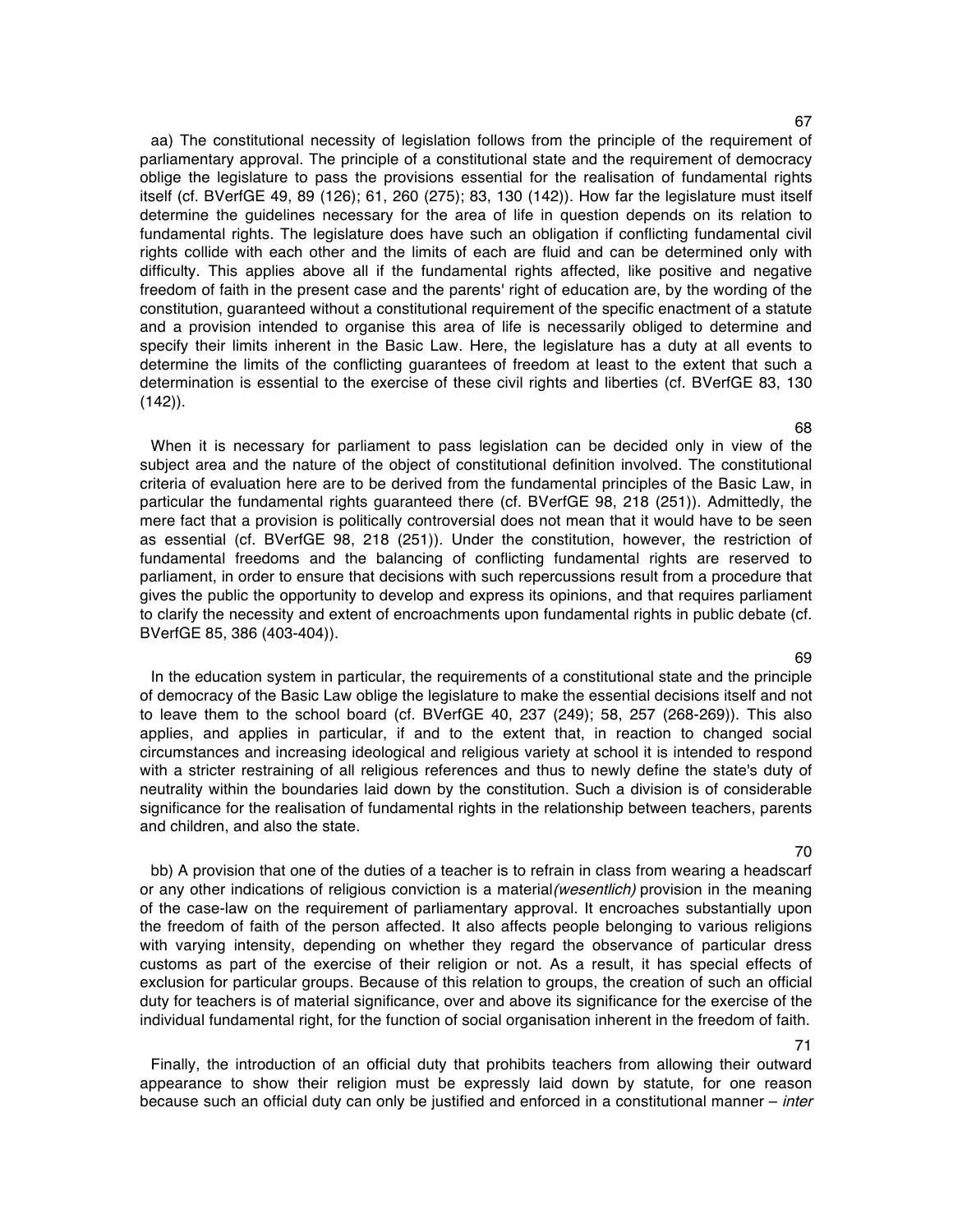*alia* compatible with Article 33.3 of the Basic Law – if members of different religious groups are treated equally by it. This is not guaranteed to the same extent if it is left to authorities and courts to decide from case to case whether such an official duty exists and what its scope is, depending on their predictions as to the potential for influence and conflict of identifying characteristics of religious affiliation in the appearance of the teacher in question.

## III.

72 As long as there is no statutory basis that indicates specifically enough that teachers at the primary school and non-selective secondary school have an official duty to refrain from identifying characteristics of their religious affiliation at school and in lessons, then on the basis of prevailing law it is incompatible with Article 33.2 in conjunction with Article 4.1 and 4.2 of the Basic Law and Article 33.3 of the Basic Law to assume that the complainant lacks aptitude. The decisions challenged by the constitutional complaint therefore infringe the legal position of the complainant guaranteed in these provisions. The judgment of the Federal Administrative Court is overturned and the matter is referred back to the Federal Administrative Court (§ 95.2 of the Federal Constitutional Court Act, Bundesverfassungsgerichtsgesetz). It is to be expected that the proceedings can be concluded there on the basis of § 11.1 of the Baden-WürttembergLand Civil Service Act, which under § 127 number 2 of the Civil Service Law Framework Act admits an appeal on a point of law; in these proceedings, the decisive concept of aptitude must be interpreted and applied in accordance with the provisions – amended if applicable – of the law of school education of the Land.

The decision on the reimbursement of necessary expenses is based on § 34a.2 of the Federal Constitutional Court Act.

## C.

This decision was passed by five votes to three.

| (signed) | Hassemer    | Sommer   | Jentsch     |
|----------|-------------|----------|-------------|
|          | <b>Broß</b> | Osterloh | Di Fabio    |
|          | Mellinghoff |          | Lübbe-Wolff |

#### Dissenting opinion

of the judges Jentsch, Di Fabio and Mellinghoff on the judgment of the Second Senate of 24 September 2003

#### – 2 BvR 1436/02 –

75

The majority of the Senate assume that particular official duties of a civil servant, if they are connected to the civil servant's freedom of religion or ideology, may be created only by a law passed by parliament. Until now, this view has been stated neither in case law nor literature, nor by the complainant herself. If this point of view is adopted, not only does the fundamental constitutional question submitted to the court as to the state's neutrality in the school's sphere of training and education remain undecided; the view also results in an erroneous weighting, not based on the Basic Law, in the system of the separation of powers and in the understanding of the normative power of fundamental rights in connection with access to public offices. The decision disregards the expressly stated intention of the Baden-Württemberg Land parliament that it would not pass a formal statute by reason of the complainant's case; in addition, it leaves the parliament uncertain as to how a constitutional provision can be made. Finally, the majority of the Senate give the Land legislature no possibility of preparing itself for the new situation under

74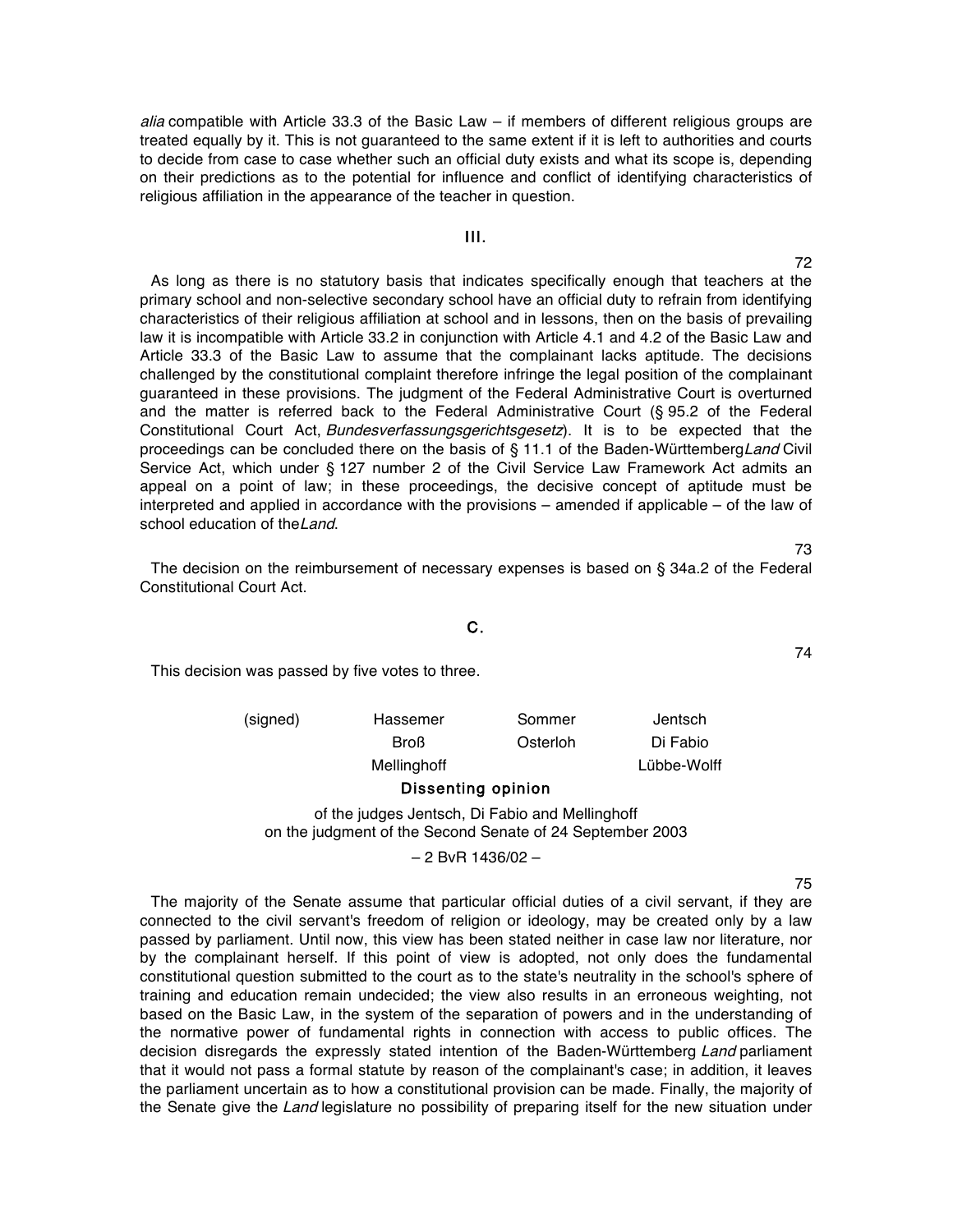constitutional law that the Senate assumes will exist, and neglects to inform the judiciary and the administration how they are to proceed until a Land statute is passed.

I.

In order to justify the constitutional requirement that a statute must be specifically enacted, the majority of the Senate wrongly assume that there was a serious encroachment upon the complainant's freedom of religion and ideology. In this they fail to appreciate the functional restriction, with regard to civil servants, of the protection of fundamental rights. In the case of access to a public office, there is no open situation where legal interests of equal value are weighed up; the legal relationship that is essential to the realisation of fundamental rights at school is shaped in the first instance by the protection of the fundamental rights of pupils and parents.

1. Those who become civil servants place themselves by a free act of will on the side of the state. A civil servant can therefore not rely on the effect of the fundamental rights to guarantee freedom in the same way as someone who is not part of the state organisation. In exercise of their public office, therefore, civil servants are protected by the promise of freedom as against the state guaranteed by fundamental rights only to the extent that no restrictions arise from the special reservation to civil servants of the exercise of sovereign powers. Teachers with the status of civil servants, even within the scope of their personal pedagogical responsibility, do not teach in exercise of their own freedom, but on the instructions of the general public and with responsibility to the state. Teachers who are civil servants therefore from the outset do not enjoy the same protection by fundamental rights as parents and pupils: instead, the teachers are bound by the fundamental rights because they share in the exercise of state authority.

In formulating official duties for the civil servants, the state administrative authority also fulfils the requirements of its obligation under Article 1.3 of the Basic Law; the civil servant's official duty is the reverse side of the freedom of the citizen who is confronted by state authority in the person of the official. If official duties are imposed on the teacher for the exercise of his or her office, therefore, this is not a matter of encroachments upon society outside the state-controlled sphere or an occasion for the ensuing call for law passed by parliament to protect the citizen. The state relies on official duties to ensure in its internal sphere uniform administration complying with statute and the constitution.

The majority of the Senate did not take this difference in structure adequately into account. As a result, the situation of the teacher on the one hand and of the pupils and parents on the other hand, which differ with regard to fundamental rights, are not correctly understood. In particular the legal position of the applicant, who has no legal claim to enter the sphere of state control as he or she desires, may not be seen under the aspect of a subject of fundamental rights defending himself or herself against the state. Voluntary entry into the status of a civil servant is a decision made by the applicant in freedom, choosing obligation to the public interest and loyalty to an employer that, in a democracy, acts for the people and is monitored by the people. A person who wishes to become a civil servant may therefore not reject the requirement of moderation and of occupational neutrality, neither in general nor with reference to specific official or private constellations that can be recognised in advance. At all events it cannot be reconciled with these duties if the civil servant plainly uses his or her employment, within the sphere of that civil service, as a space to profess beliefs, and thus effectively as a stage on which to develop the civil servant's own fundamental rights. The duty conferred on the civil servant consists in expertly, objectively, dispassionately and neutrally assisting in giving effect to democratic intention, that is, the intention of legislation and of the responsible government, and in taking second place as an individual where the civil servant's claims to realisation of his or her personality are likely to create

#### 78

79

## 76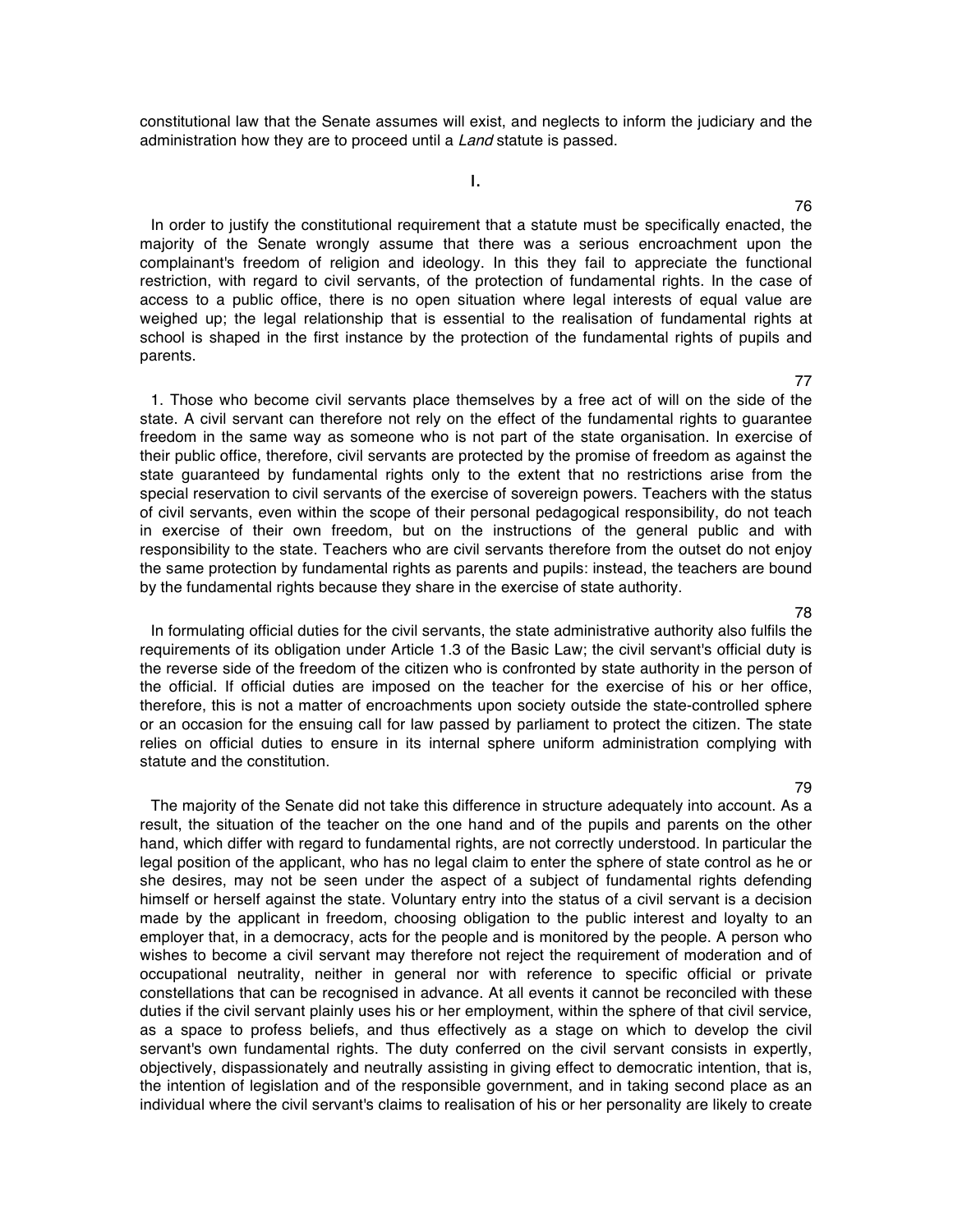conflicts in his or her employment and thus obstacles to the realisation of democratically formed will.

2. Civil servants are fundamentally different from those citizens who are subjected to a special status relationship by measures of public authority but do not in this connection enter the sphere of the state, merely a special legal relationship, such as pupils and their parents, who have the right to educate them, in the compulsory state school (BVerfGE 34, 165 (192-193); 41, 251 (259- 260); 45, 400 (417-418); 47, 46 (78 ff.)) or prisoners in prison (BVerfGE 33, 1 (11)). It is therefore an error to believe that it is possible to fight another battle for the Basic Law's idea of freedom, following the struggle against the institution of the special relationship of subordination (besonderes Gewaltverhältnis), by emphasising fundamental rights positions in the internal sphere of the civil service. The opposite is the case. If one sees teachers, who are bound by fundamental rights, primarily as subjects of fundamental rights, and thus sees the teacher's personal liberty rights in opposition to those of pupils and parents, one reduces the freedom of those for whose sake the theory of materiality (Wesentlichkeitstheorie, the theory that material decisions must be laid down by the legislature rather than decided by the executive), broadened the constitutional requirement in school education law that matters should be specifically enacted in statutes.

The relationship of the civil servant to the state is a particular relationship of proximity with its own inherent rules, which are recognised by the constitution and regarded as worth preserving. Under the balanced concept of the Basic Law, civil servants are certainly intended to be freedomconscious citizens  $-$  if not, loyalty to the free constitution would only be lip service  $-$  but at the same time they are to observe the fundamental priority of official duties and the intention of the democratic institutions embodied in it. As a personality, the civil servant is not a mere "instrument of execution", even if he or she decides to work for the public good. Those who wish to become civil servants, however, must loyally identify themselves with the constitutional state in important fundamental questions and when observing their official duties, because the state, conversely, is represented by its civil service and is identified with the concrete civil servant. All the principles of the permanent civil service are dominated by this idea of reciprocity and proximity.

Fundamental personal liberty rights of a civil servant or of a person applying for a public office are therefore from the outset guaranteed only to the extent that they are compatible with these laws inherent to the civil service. They form part of these necessities of the civil service if there is no fear of obstructions to the working routine. Any other approach than such a priority of the exercise of sovereign powers with regard to fundamental rights of the civil servants in office would be incompatible with the constitutional requirement of practical concordance. Failing this, the interpretation of the constitution would give rise to a contradiction that is not contained in the Basic Law itself. The fundamental rights are intended to guarantee distance between political power and society outside state control, and they are not intended to take effect in the very context where the constitution intends there to be a particular proximity and therefore excludes mutual distancing.

The fundamental rights preserve distance between citizens and state authority precisely in order to place limits upon state rule (Loschelder, in: Isensee/Kirchhof (eds.), Handbuch des Staatsrechts, vol. V, 2nd ed., 2000, § 123, marginal number 16; Di Fabio, Veröffentlichungen der Vereinigung der Deutschen Staatsrechtslehrer, VVDStRL, 56, p. 235 (253-254)). This most elevated function of the fundamental rights may not, however, develop without restriction where the distance is specifically intended to be removed by incorporation into the state and therefore the constitution does not intend the distance to exist. In a relationship of proximity that is institutionally desired by the constitution, therefore, the most basic function of a fundamental right

82

81

80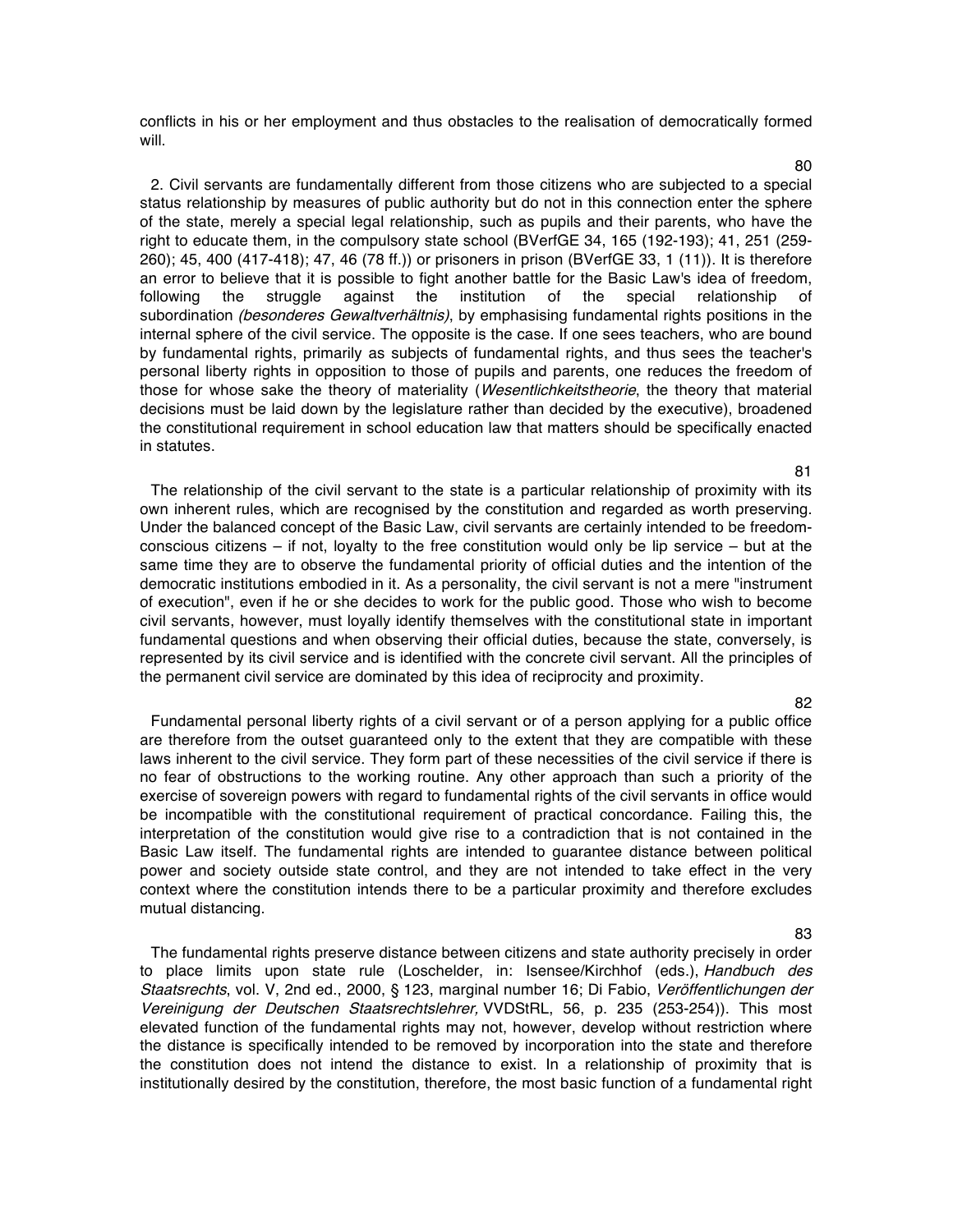cannot assert itself without calling into question the relationship of proximity and the constitution's decision in favour of a democratically guided civil service.

3. The evaluation of aptitude in connection with the special right of equality under Article 33.2 of the Basic Law must not be mistaken for an encroachment upon the freedom under Article 4.1 of the Basic Law.

The requirement and, as it were, the normal case of classical civil rights and liberties is an intrusion by state authority into the sphere of the citizen. The constellations in which the citizen approaches the state, claims benefits from the general public or offers his or her services to the general public deviate from this normal case. Here, state authority does not intrude on society, but subjects of fundamental rights seek proximity to the state organisation, desire the state to act, seek a legal relationship.

The constitutional complaint challenges the violation of Article 33.2 in conjunction with Article 33.3 of the Basic Law and therefore relies on a special right of equality. If rights of equality are asserted in isolation or connection with a claim for performance, however, the constitutional requirement of the specific enactment of a statute cannot be relied on. The infringement of equality does not give rise to an encroachment upon a right of freedom that could trigger the requirement of the specific enactment of a statute. The constellation surrounding the encroachment is different: the appointment of a teacher whose person does not offer a guarantee that he or she will carry out his or her duties neutrally in class indirectly affects fundamental rights of the pupils and their parents; as a result, at best there could be a discussion as to whether a statute is necessary with regard to protecting the freedom of the pupils and parents.

If the state forbids a person to wear a headscarf, which is at least in part motivated by religion, in a public place, it undoubtedly encroaches upon the fundamental right of freedom of religion. If the civil servant, on the other hand, wishes to display indications that are understood as religious in a space that the constitution has already defined as neutral – in this case when teaching in a compulsory state school – and as a representative of the general public, the civil servant is not exercising, in the social sphere, a freedom to which he or she is entitled as an individual. The civil servant's exercise of freedom at work is from the outset restricted by the necessities and above all the constitutional definition of the office; if this were not so, the realisation of the will of the people would fail for an excess of personal liberty rights on the part of the representatives of the state. When carrying out his or her official duties, the teacher must respect the fundamental rights of the pupils and their parents; the teacher is not merely on the state's side, but the state also acts through the teacher. Those who see the civil servant, except in questions of status, as having unrestricted fundamental rights vis-à-vis the civil servant's employer dissolve the boundary that has been drawn, in order to create liberty for children and parents, between the state and society. In this way they accept the risk that the democratic development of informed opinion will become more difficult, and in place of this they prepare the way for the courts to weigh the fundamental rights of teachers, parents and pupils, a process which is difficult to monitor.

4. Finally, another reason for which there is no need for a statute is that the evaluation of the aptitude of a civil servant has indirect effects in a legal relationship that is material for fundamental rights. Admittedly, in the past the application of the constitutional requirement in education law that a statute be specifically enacted was extended for the sake of the parents and pupils, but not to protect the teachers who were civil servants. The situation of civil servants, as a relationship of particular proximity between citizen and state, was, unlike education law with its character of a benefit directed outwards and affecting the rights of parents, specifically not understood as a legal relationship shaped by the civil servant's claim to fundamental rights (cf. Oppermann, Verhandlungen des 51. Deutschen Juristentages 1976, vol. I, part C, reports, Nach

87

# 85

84

86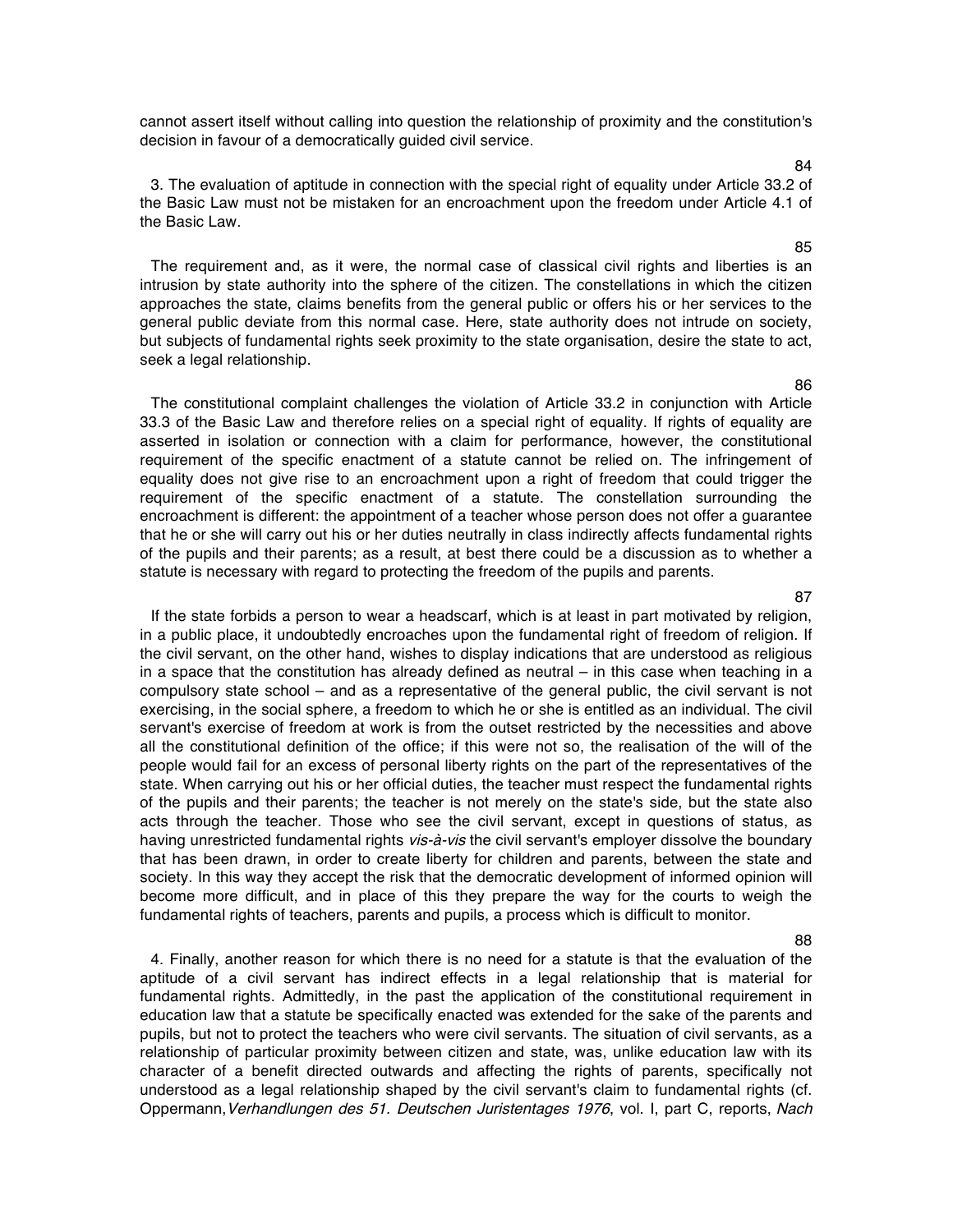welchen rechtlichen Grundsätzen sind das öffentliche Schulwesen und die Stellung der an ihm Beteiligten zu ordnen?, C 46-47).

From the point of view of materiality, therefore, it could be of significance only if a Land permitted the headscarf, or other religious or ideological symbols likely to lead to conflict, in class. For then, even without the encroachment upon fundamental rights affecting the rights of pupils and parents, already specifically asserted, a dangerous situation from the point of view of fundamental rights would have arisen that needed to be legislated for. An extension of the constitutional requirement of the specific enactment of a statute, under the aspect of materiality, to include civil rights and liberties of the teacher in exercising his or her official duties, on the other hand, has not yet been advocated.

## II.

The civil servant's duty of neutrality follows from the constitution itself; it does not need to be further supported by Land statutes. Civil servants who give no quarantee that in their conduct as a whole they will carry out their duties neutrally and in a way appropriate to the requirements of the particular employment lack aptitude in the meaning of Article 33.2 of the Basic Law (cf. BVerfGE 92, 140 (151); 96, 189 (197)).

The grounds given by the majority of the Senate push the constitutional personal liberty rights a long way into civil-service law without giving appropriate weight to the structural decision made by the Basic Law in Article 33 of the Basic Law. These grounds can therefore not be brought into accord with fundamental statements of the constitution on the relationship between society and state. In particular, they misjudge the position of the civil service in realising democratic will.

1. Those who aspire to a public office seek in the status activus (rights to take part in a democratic state) proximity to public authority and, like the complainant, wish to create a particular relationship of service and loyalty to the state. This particular position of duty, which is constitutionally protected by Article 33.5 of the Basic Law, takes precedence over the protection of the fundamental rights (cf. BVerfGE 39, 334 (366-367)), which in principle applies to civil servants too, to the extent that the duty and purpose of the public office so require. Accordingly, the citizen's right arising under Article 33.2 of the Basic Law grants equal access to public offices only if the applicant fulfils the factual requirements of the right, which is equivalent to a fundamental right – aptitude, qualifications and professional achievement. The employer is authorised and constitutionally obliged to determine that an applicant is fit for a public office (Article 33.2 of the Basic Law).

In this discretionary decision, it is necessary to assess aptitude, qualifications and professional achievement; this is an act of evaluative decision-making, and it is to be reviewed by the court only to a restricted extent, to determine whether the administrative authority based the assessment on incorrect facts and whether it misjudged the civil-service-law and constitutionallaw framework within which it can move without restriction. Apart from this, since there is no right to be accepted into the status of a civil servant, the review is restricted to checking for arbitrariness (cf. BVerfGE 39, 334 (354)). The interpretation of the indeterminate legal term "aptitude" necessitates a predictive decision in which the employer must comprehensively evaluate all the characteristics that the office in question requires of its holder (cf. BVerfGE 4, 294 (296-297); BVerwGE 11, 139 (141)).

Here, the employer must also give a prediction as to whether the applicant will fulfil his or her professional duties in future in the office sought. Aptitude includes not only a guarantee that the

93

#### 91

92

90

94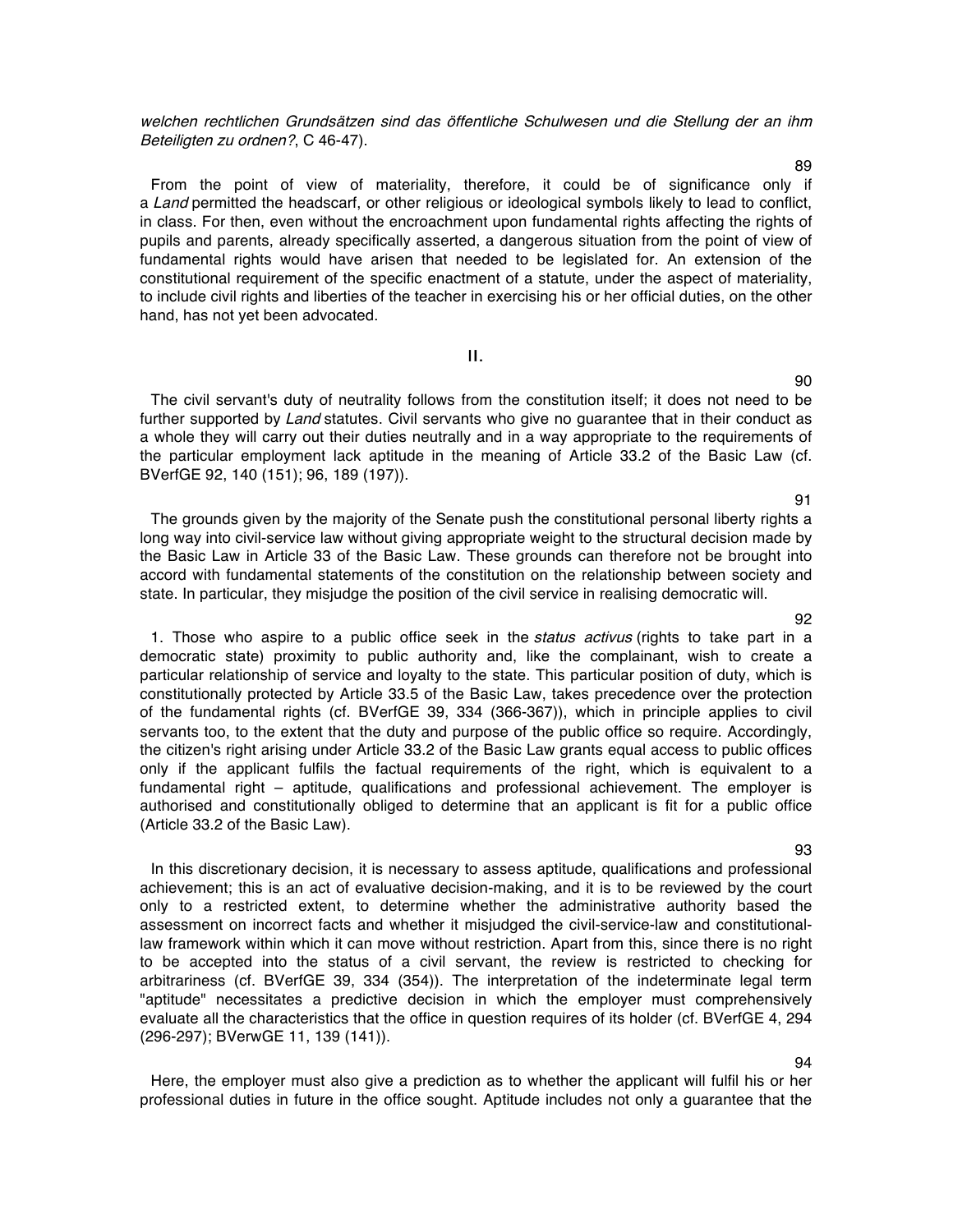civil servant is equal to the professional tasks, but also that the civil servant's person satisfies the fundamental requirements that are indispensable for the exercise of a public office that has been conferred. One of these requirements, which are protected by Article 33.5 of the Basic Law with constitutional status, is the guarantee that the civil servant will observe his or her official duties neutrally. What degree of restraint and neutrality can be required of the civil servant in the individual case is determined not only by general principles, but also by the concrete requirements of the office.

2. The state whose constitution is the Basic Law needs the civil service in order that the will of the people may take effect in practice. The civil service realises the decisions of parliament and of the responsible government; it puts the principle of democracy and the constitutional state into a concrete form (Article 20.1 of the Basic Law). The design of the constitution aims at democratic rule in a legally constituted form. Both the legislation passed by parliament and the political leadership given by the government therefore require the neutral civil service with its expert knowledge (cf. BVerfGE 7, 155 (163)). Statute and law are a promise for the citizen who is subject to state authority that the form in which a fact situation will be legislated on will be abstract and general and without respect of person. In conformity with this, the civil servant too, who is called to implement the law and to realise the political will of the government in a legal form, acts as a neutral fiduciary vis-à-vis the citizen.

The decision in favour of the constitutional state requires the civil servant to be bound by statute, as a counterweight to the political leadership of the government. He or she realises the democratic will. Under the design of the Basic Law, sovereign duties are normally assigned to civil servants (Article 33.4 of the Basic Law). The permanent civil service, founded on factual knowledge, expert performance and loyal fulfilment of its duties, is intended to secure a stable administration and thus to act as a balancing factor in face of the political forces that shape life in the polity (cf. BVerfGE 7, 155 (162); 11, 203 (216-217)). Civil servants must carry out their tasks impartially and justly; in exercising their office they must take account of the public welfare, be loyal to the state and behave, both inside and outside their office, in such a way that they do justice to the respect and the trust that their position requires (cf. § 35.1 of the Civil Service Law Framework Act; § 73 of the Baden-Württemberg Land Civil Service Act). Their conduct in office must be oriented solely towards factual correctness, faithfulness to the law, justice, objectivity and the public interest. These obligations form a fundamental basis for the trust of the citizens that the duties of the democratic constitutional state will be fulfilled.

3. The requirement of neutrality and moderation for civil servants that follows from this is one of the tradition fundamental principles of the permanent civil service (Article 33.5 of the Basic Law); it has been enacted in nonconstitutional law in sections 35.1, 35.2 and 36 of the Civil Service Law Framework Act and in the civil service Acts of the Länder (cf. § 72 of the Baden-Württemberg Land Civil Service Act: cf. BVerfGE 7, 155 (162); Battis in: Sachs, Grundgesetz 3rd ed., Article 33, marginal number 71; Lübbe-Wolff in: Dreier, Grundgesetz, vol. II, 1998, Article 33, marginal number 78). This corresponds to the basic duty of neutrality of the state, which also applies in the sphere of religion and ideology, which is derived precisely from the freedom of faith of Article 4 of the Basic Law in conjunction with Article 3.3, Article 33.3 of the Basic Law and from Article 140 of the Basic Law in conjunction with Article 136.1, 136.4 and Article 137.1 of the Weimar Constitution (cf. BVerfGE 19, 206 (216); 93, 1 (16-17); 105, 279 (294)). To this extent, the principles of the permanent civil service under Article 33.5 of the Basic Law create a direct constitutional reservation that in advance restricts the scope for civil servants to exercise their fundamental rights: to protect the fundamental rights of those who are not integrated into the state organisation.

97

96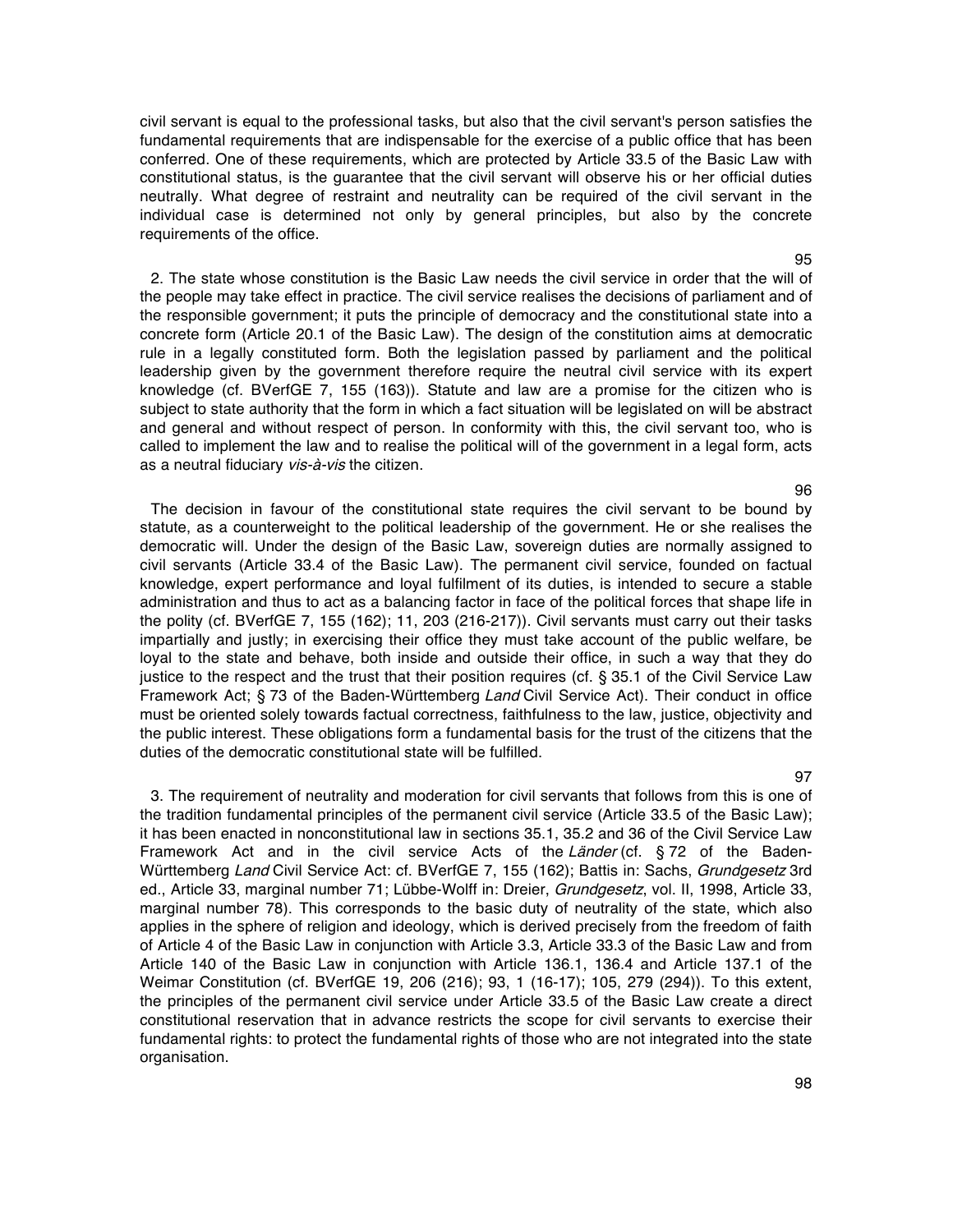The previous case-law of the Federal Constitutional Court derived rights and duties of the civil servant directly from Article 33.5 of the Basic Law. Nonconstitutional provisions governing the civil servant's rights and duties are possible and to a certain extent desirable here, but they are not constitutionally required (BVerfGE 43, 154 (169-170)). The duties of the civil servant created directly under Article 33.5 of the Basic Law include moderation and restraint, in particular when carrying out his or her official business. If the civil servant in office behaves in a way that is not neutral politically, ideologically or in religion, he or she violates his or her official duties if the behaviour is objectively likely to lead to conflicts or obstruction in observing public duties (cf. BVerfGE 39, 334 (347)). Especially in religious and ideological matters, the civil servant must be restrained, because this is required of the state for whom the civil servant acts, for the sake of the freedom of the citizens.

Under Article 4.1 of the Basic Law and under Article 3.3 sentence 1, Article 33.3 and Article 140 of the Basic Law in conjunction with Article 136.1, 136.4 and 137.1 of the Weimar Constitution, the state and its institutions are obliged to conduct themselves neutrally in questions of religious and ideological belief and not to endanger religious peace in society (BVerfGE 105, 279 (294)). For this reason too, when the civil servant first joins the civil service he or she must, constitutionally, already offer a personal guarantee of neutral conduct that neither provokes nor challenges in carrying out his or her future duties (Article 33.5 of the Basic Law).

4. What degree of restraint and neutrality can be required of the civil servant in the individual case is determined not only by these general principles, but also by the concrete and changing requirements of the office. These requirements too need not be separately laid down by statute as official duties, because it is a specific mark of the permanent civil service that official duties are not understood as restrictions on the civil servant's freedom, but are laid down by the employer in accordance with the relevant needs of a constitutional and factually effective administration. The standard for the assessment of aptitude is marked out for the authority in its essential lines in this respect too by Article 33.5 of the Basic Law with regard to the principle of neutrality and moderation. These principles, which constitutionally apply directly, need no further statutory definition, even in relation to school. The nonconstitutional-law requirements of the civil servant's duty of political neutrality are to this extent declaratory and not integral to the assessment of aptitude on entry into public offices in the meaning of Article 33.2, Article 33.5 of the Basic Law.

101

102

The general duty of neutrality applies to a particular degree for civil servants who exercise the office of a teacher at state schools. Teachers carry out the state's duty to provide education and training (Article 7.1 of the Basic Law). In this, they have direct pedagogical responsibility for teaching and the education of the pupils. By reason of their function, they are put in a position to exercise influence on the development of the pupils entrusted to them in a way comparable to the parents. Connected with this is a restriction of the parents' right of education, which is guaranteed as a fundamental right (Article 6.2 sentence 1 of the Basic Law); this restriction can be accepted only if schools endeavour to achieve objectivity and neutrality not only in the political sphere, but also in religious and ideological matters. One reason why this is the case is that under Article 6.2 sentence 1 of the Basic Law the parents also have the right to bring up children in religious and ideological respects and they can in principle keep convictions that they feel are wrong away from their children (cf. BVerfGE 41, 29 (48); 41,88 (107)).Observing these rights is one of the essential duties of school, required by the Basic Law itself; at the same time, they are a mirror image of the official duties to be observed by the teachers.

### III.

A teacher at a primary school or non-selective secondary school violates official duties if, in lessons, she uses symbols as part of her dress that are objectively likely to result in obstacles at

99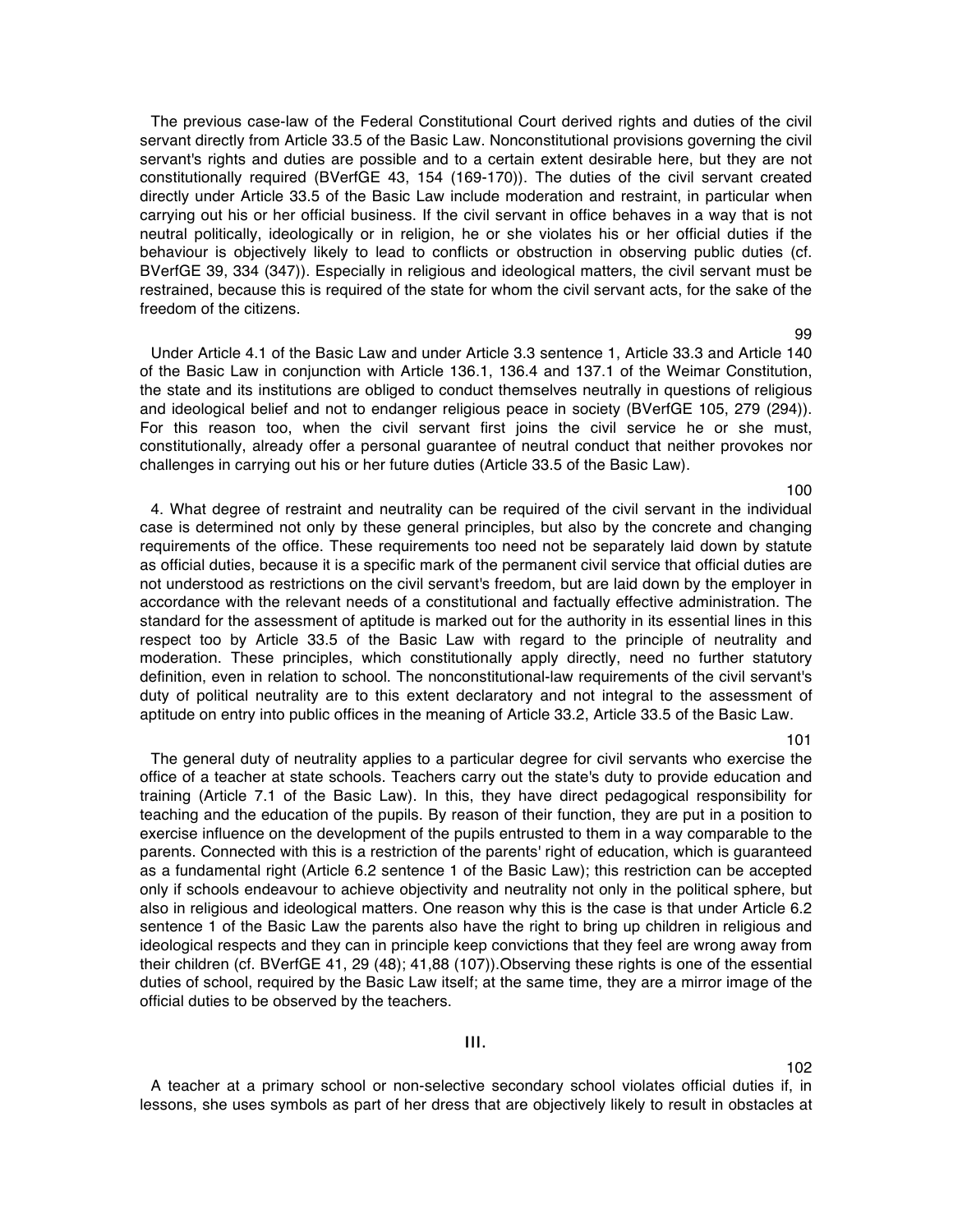school or even constitutionally significant conflicts in relation to school. The uncompromising wearing of the headscarf in class that the complainant seeks is incompatible with the requirement for a civil servant to be moderate and neutral.

1. When civil servants exercise a public office, even if they are modern, open and courageous, fundamental rights are guaranteed by the constitution only if there is no suspicion that there will be a marked conflict with the employer's development of informed political opinion and no obstacle to the exercise of the public office conferred. When the majority of the Senate assume that only the existence of tangible evidence of a "concrete endangerment of the peace of the school" is sufficient to deny the aptitude of an applicant for a civil service post, they misjudge the standard for the assessment of aptitude.

The Senate majority themselves also admit that religiously motivated dress of teachers may influence schoolchildren, lead to conflicts with parents and in this way disrupt the peace of the school. In the case of conflict in particular, they state, it must also be expected that there will be onerous effects on younger pupils. This potential situation of danger, however, cannot be cited in response to a prospective teacher at the stage of "abstract danger", but only when tangible evidence of the endangerment of the peace of the school has materialised. In this view, if conflicts have not crystallised, the authority making the appointment can no longer find there is a lack of aptitude.

In this view, the majority of the Senate misjudge the standard of evaluation for the assessment of aptitude under Article 33.2 of the Basic Law. For because the removal from office of a person retaining civil service status for life on account of violation of his or her official duties is possible under the traditional principles of permanent civil service only to a restricted extent and by way of formal disciplinary proceedings, the employer must in advance see to it that no-one becomes a civil servant who cannot be guaranteed to observe the official duties under Article 33.5 of the Basic Law. The constitutionally legitimate means for this is the consideration and decision of whether the applicant has the necessary aptitude for the office applied for. Doubts as to this that cannot be removed permit the appointing authority to make a negative prediction, since here it is not possible to establish aptitude positively (cf. BVerfGE 39, 334 (352-353)). Preventive measures to protect children and the parents' right of education, moreover, do not in principle require that a situation of danger be scientifically and empirically proved (cf. BVerfGE 83, 130  $(140)$ .

Reference to the concept of "abstract danger", which is taken from police law, cannot therefore appropriately solve the conflicts in the assessment of aptitude. On the contrary: the free constitutional state is prohibited from postponing denying that civil servants have the necessary aptitude until it becomes probable that their foreseeable conduct in office will cause damage to particular objects of legal protection, as the concept of danger implies. The distinction between concrete and abstract danger may therefore be used to describe the classical threshold of interference in the relationship between the citizen and the state, but not to describe the standard for the discretion in appointment incumbent on state administration. It cannot accord with the civilservice-law reservation to civil servants of the exercise of sovereign powers if the constitutional state would have to rely on the threshold of danger under police law against its own civil servants who represent the state and through whom the state acts in order to control their conduct in office. This applies all the more in that the complainant wishes to teach primary school and nonselective secondary school pupils in a state compulsory school, that is, in an area that is sensitive for pupils and parents from the point of view of fundamental rights. In this respect it is therefore not a question of potential dangers or modalities of danger under police law, but merely whether the school authority, in putting into specific terms not only provisions of Land law, but also the constitutionally valid principles of permanent civil servants in the meaning of Article 33.5 of the

106

#### 103

104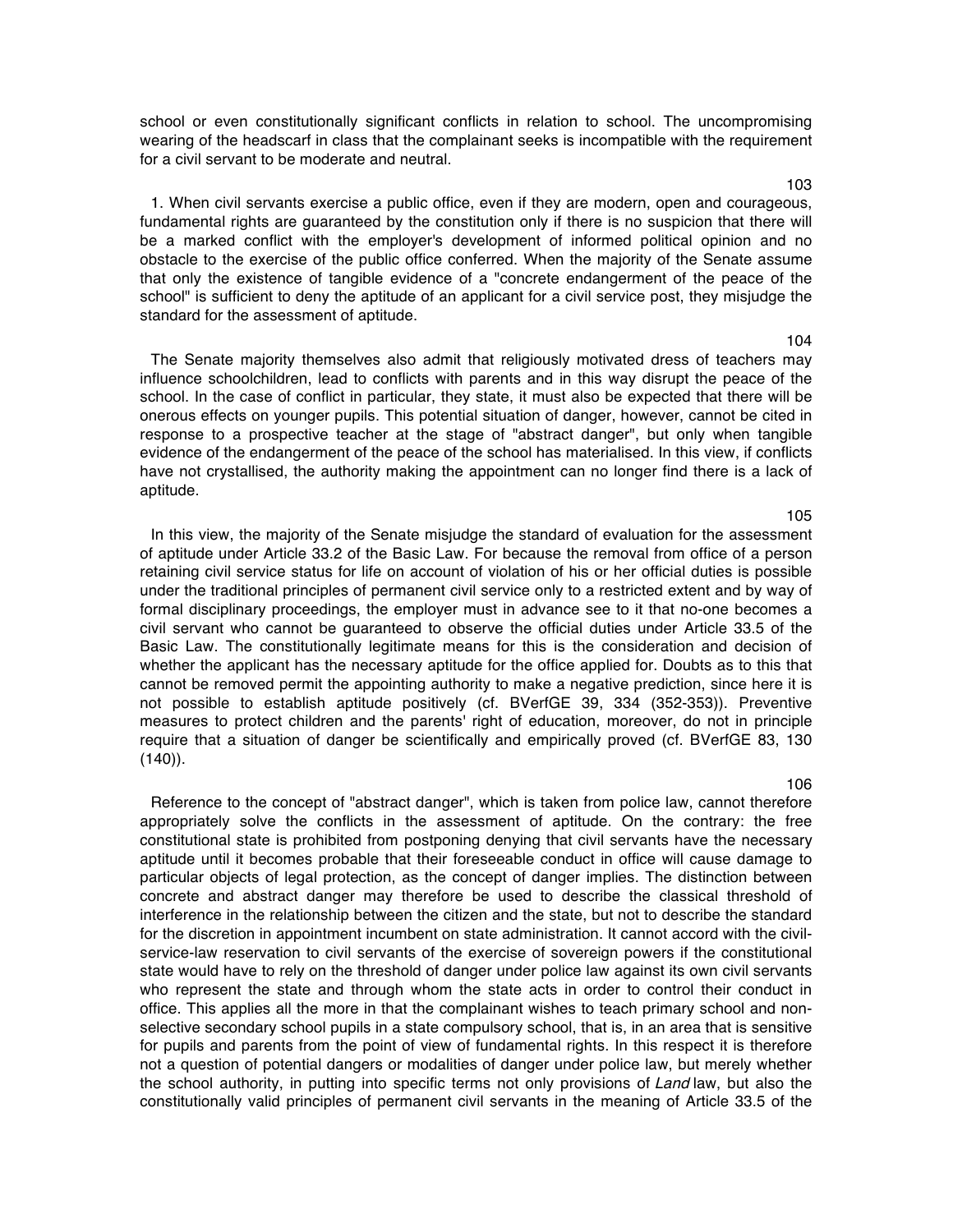Basic Law assumed on a basis that can be followed that there was a risk of a violation of duty. This is clearly the case.

2. The school board, on the evidence of the record of the conversations relating to aptitude and according to the statements in the oral hearing before the Federal Constitutional Court, certainly showed understanding of the complainant's religious convictions; conversely, however, the complainant clearly showed no understanding for the employer's desire to show neutrality. Except in extreme cases such as the immediate threat of violence, she found she would not be capable of refraining from wearing a symbol of strong religious and ideological expressiveness while teaching. Apart from the fact that this rigidity gives rise to doubts as to the complainant's prior loyalty to the political aims of her employer and the order of values in the Basic Law, *inter alia* in a possible conflict with religious convictions of Islam, in this way, even at the early stage of evaluation of aptitude, circumstances became known that would make it substantially more difficult to use the applicant in every function at school and that would bring the Land authority of the state into conflicts with pupils and their parents, but possibly also with other teachers, that can be predicted even today.

The headscarf worn by the complainant is here not to be assessed abstractly or from the point of view of the complainant, but in her concrete relationship to school. The requirements of the office of a teacher at the primary school and non-selective secondary school include the duty to avoid for his or her person political, ideological or religious symbols that are objectively expressive. In the teaching profession, teachers must refrain from using such meaningful symbols, which are likely to awaken doubts as to their neutrality and professional distance in topics that are controversial politically or from the point of view of religion or culture. Here it cannot be relevant what subjective meaning the teacher who is a civil servant associates with the symbols he or she uses. What is decisive is the objective effect of the symbol.

Assessing such an effect in concretely changing situations is fundamentally the duty of the employer and can be reviewed for plausibility and conclusiveness by courts only to a limited extent. The professionally competent administration is best suited to carry out the assessment; putting official duties into specific terms is traditionally a domain of the employer. In doing this, the employer must react to changing situations. The use of symbols changes over the course of time, as does the violence of the resonance created by them: sometimes slogans on political badges (e.g. "Stop Strauß"; "Nuclear Power – No Thanks") are in the foreground, sometimes symbols derived from religion such as the orange-coloured dress of the followers of Bhagwan (Osho) (BVerwG, Neue Zeitschrift für Verwaltungsrecht, NVwZ 1988, p. 937). The employer, in the last instance the competent Land minister in his parliamentary and political responsibility, with his particular expertise with regard to the requirements for functions in the school situation, must assess in each case what use of symbols by the civil servant is compatible with the requirements of civil-service law in general and with the special requirements in the teaching profession, or is to be prohibited.

3. A distinction between abstract and concrete danger, such as the majority of the Senate regard as significant, is of no importance here, and as a result has to date not been relied on to determine official duties or in connection with decisions as to aptitude. All that is important if there are proceedings at a nonconstitutional court challenging the decision as to aptitude is whether the assessment that particular symbols are incompatible with the requirement of neutrality in the civil service was based on a clearly erroneous factual foundation or on conclusions that cannot be understood.

The assumption on which the decisions challenged rest, that if the complainant were employed in a general primary school or non-selective secondary school in Baden-Württemberg there would

# 108

# 109

# 110

111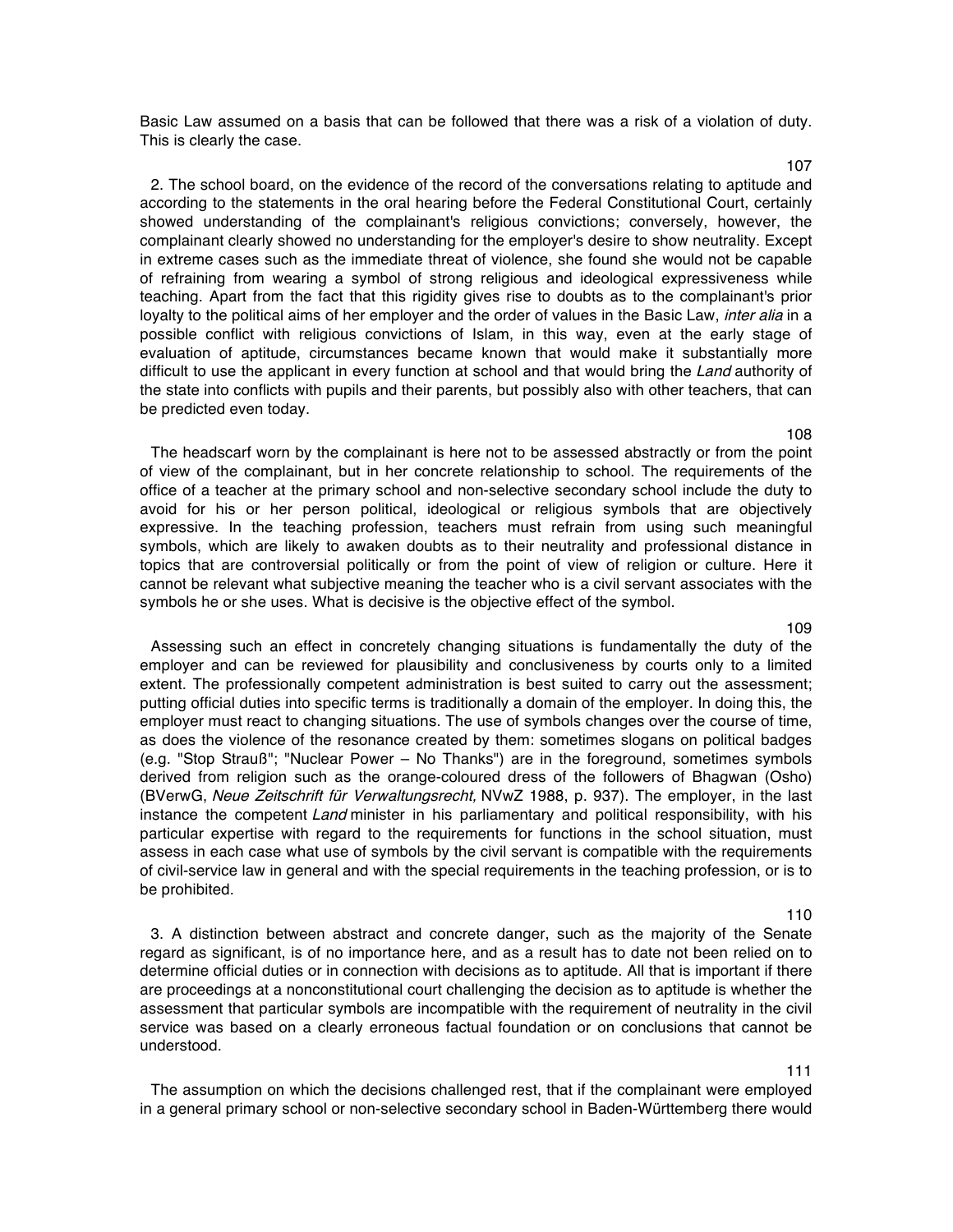be apprehension of possible interference with the peace of the school is understandable. The majority of the Senate also assume that a teacher who permanently wears the headscarf in lessons as an Islamic symbol does at least give rise to "abstract danger". A symbol worn by the teacher that is – at present – expressive and has objective religious, political and cultural meaning is indeed likely to encroach upon the negative freedom of religion of pupils and parents and upon the parents' right of education (Article 6.2 of the Basic Law). Especially the wearing of a garment that unequivocally indicates a particular religious or ideological conviction of a teacher at state schools may encounter lack of understanding or rejection among pupils who are of a different opinion or the persons entitled to educate them and may affect this category of persons in their fundamental right of negative freedom of belief because the pupils cannot escape such a demonstration of religious conviction.

Teaching and education at state schools are benefits given by the state; accepting these benefits has been made a statutory duty for the children. For children and their parents, therefore, taking part in school lessons is for all intents and purposes unavoidable. In addition, the children's opportunities in life depend substantially on their level of achievement and on the competence of school institutions and their practice with regard to appropriate support and education. Consequently, neither the parents nor the state can reasonably be expected to wait and see how conflicts develop in the individual case when a future conflict situation becomes evident during the job interview. In addition, it seems likely that some parents will fail to protest because they fear there might be disadvantages for their child if they did so. The possibility that peace at school might be disrupted has, apart from this, already taken on a concrete form in the case of the complainant, as is shown by experience in teaching practice and the negative reaction of other teachers.

4. The assumption of the majority of the Senate that the cross on a classroom door and the headscarf of a teacher in class are not comparable, a comparison decided in favour of the complainant, misjudges the fundamental rights position of the pupils and parents affected. The decisive factor here is the influence to which the individual pupil in a compulsory state school and under state responsibility is subjected. If, in surroundings with a Christian influence, a cross hangs above the school door – not a large crucifix behind the teacher (cf. BVerfGE 93, 1 (18)) – this can scarcely any longer be regarded as an encroachment upon the negative freedom of religion or the parents' right of education. Children have too few associations with a mere everyday object on the wall that has no immediate relation to a concrete person or real-world fact situation. The cross, over and above its religious significance, is too much a general cultural symbol for a culture, fed by Jewish and Christian sources, bound by values but open, that has become tolerant as a result of wide historical experience, some of it painful.

In contrast, teachers, as persons and as personalities, have a material moulding effect on the children, especially at primary school and in the function of class teachers. If a teacher wears striking dress, this creates impressions, gives rise to questions and encourages imitation. In the oral hearing, the expert witness Professor Dr. Bliesener stated on this point that the conduct of the teacher encourages the pupils to imitate it: this happens because the pupils at a primary school often have a close emotional relationship, and the teacher is also expect to aim for this, for pedagogical reasons, and because the attention of children is clearly directed at the teacher and the teacher's authority is also perceived in the context of the school.

The complainant's statement that if there were questions about the headscarf she would answer these untruthfully and in contradiction to her religious conviction, saying it was only a fashion accessory, is not appropriate to avoid a conflict of fundamental rights. For children too are aware of the religious significance of wearing a headscarf permanently, that is, even indoors. In addition, schoolchildren interact not only with the teacher, but also with their parents and wider social

114

115

# 112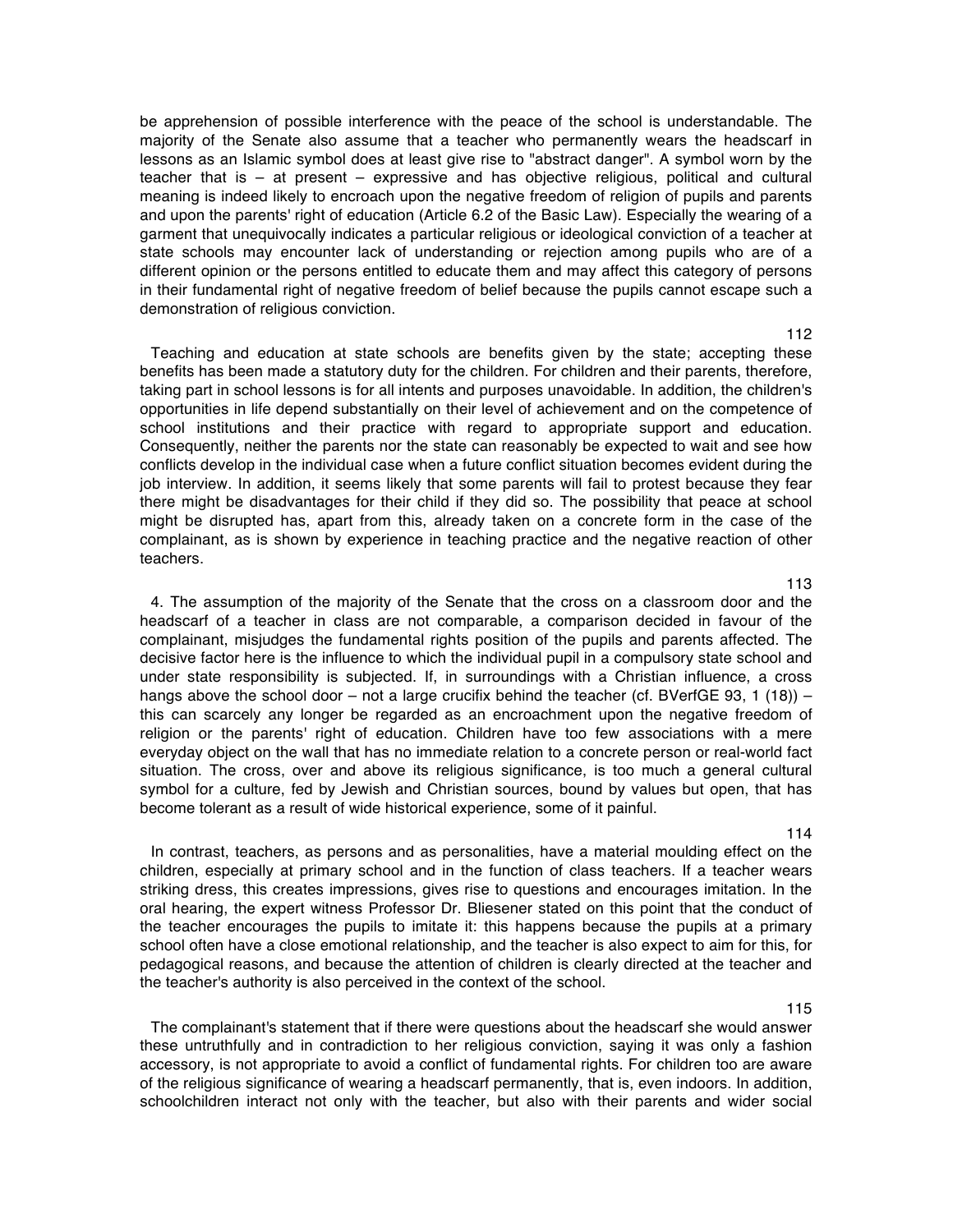surroundings. Parents who answer their children's questions truthfully within their own understanding of education will not be able to avoid explaining that the teacher wears the headscarf because only in this way can she preserve in public her dignity as a woman. But here there are the seeds of a conflict with the moral concepts of children with non-Islamic parents, and possibly even with Islamic parents who do not believe in a requirement that women cover themselves in public. The objective irritation effect of a symbol that is also political and cultural may easily reach the child, by way of reactions in its social surroundings, and lead the child to ask whether, in a conflict of values that it cannot judge, it should take the side of the teacher or the side of its social surroundings, which decidedly reject the headscarf, and which may include its parents. In the oral hearing, the expert witness Professor Dr. Bliesener in this connection referred to the possibility that children of primary school age might be emotionally overtaxed if a permanent conflict developed between the teacher on the one hand and the parents or individual parents on the other hand.

5. In order that an official duty, directed towards moderation in the civil servant's dress, can lawfully be put into concrete terms by the employer, no empirical proof of "dangerous situations" is needed, and still less is it necessary for the Land legislature to carry out scientific surveys in order to establish the "endangerment". A constitutional requirement of the specific enactment of a statute with a duty for the legislature to offer proof, for the mere purpose of putting official duties into concrete terms and ordering them to be applied, is not merely foreign to the system, but also takes the free constitutional state further into an immobility that obstructs its effectiveness. It is quite adequate for the assessment of aptitude that the use of meaningful symbols as part of dress a conflict appears reasonably possible or even likely.

This is the case, because the headscarf clearly, at least in part, carries a heavy symbolic meaning as a symbol of political Islamism – this is shown even by the public reactions to the court proceedings instigated by the complainant – and corresponding defensive reactions are to be expected. This objective content also includes the emphasis of a moral distinction between women and men that is likely to lead to conflicts with those who in turn support equality, equal value and equal treatment in society of women and men (Article 3.2 of the Basic Law) as a high ethical value.

The assessment that permanently wearing a headscarf in lessons is incompatible with the civil servant's duty of ideological and religious neutrality was convincingly described as free from errors in all three administrative-court judgments. The headscarf as a religious and ideological symbol for the necessity that women cover themselves in public is at all events at present objectively likely to give rise to contradiction and polarisation.

6. The complainant stated that she felt her dignity was violated if she appeared in public with her hair uncovered. Even if the complainant did not expressly state it in so many words, this suggests the converse conclusion that a woman who does not cover her head gives up her dignity. Such a distinction is objectively qualified to give rise to values conflicts at school. This applies even in the relationship between the teachers, but particularly in relation to parents; their children, experience shows, develop a special relationship to their teacher in the primary school in particular.

Whether it is politically or pedagogically right or wrong to confront children as soon as possible with other standards of value or a lives based on a different understanding of the dignity of women than that of their parents is legally immaterial. The only significant factor is whether the appointing authority's assessment is understandable when it argues that there is a possibility of conflicts at school that could perfectly well have been avoided if the teacher had shown moderation in this respect. The responsible school board assumed without error that this was the case.

118

117

# 119

# 120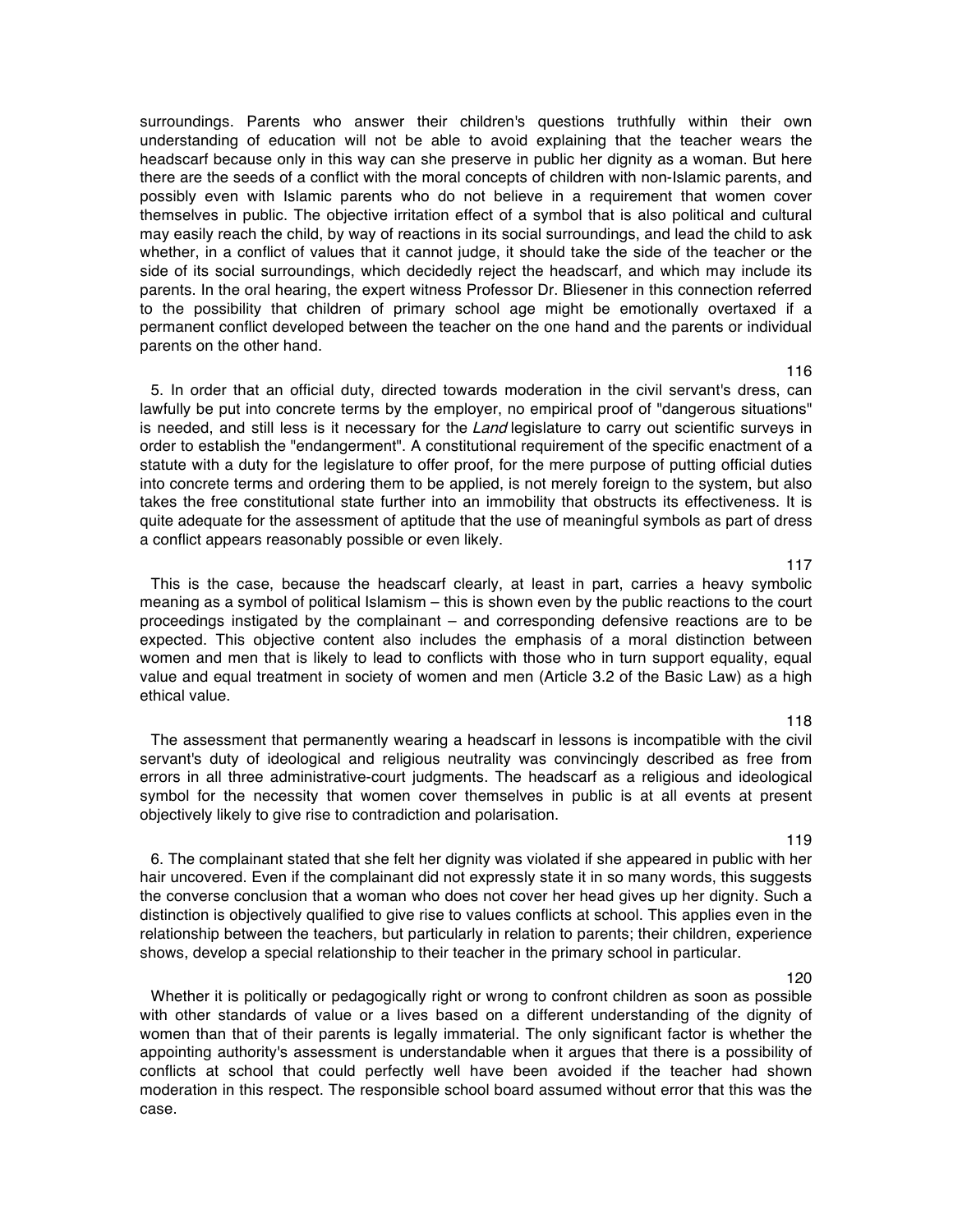121

The headscarf, worn as the uncompromising compliance with an Islamic requirement that the complainant assumed existed for women to cover themselves, at present represents for many people inside and outside the Islamic religious group for a cultural and political statement with a religious foundation, relating in particular to the relationship of the sexes to each other (cf. e.g. Nilüfer Göle, Republik und Schleier, 1995, pp. 104 ff.; Erdmute Heller/Hassouna Mosbahi, Hinter den Schleiern des Islam, 1993, pp. 108 ff.; Rita Breuer, Familienleben im Islam 2nd ed. 1998, pp. 81 ff.; Tariq Ali, Fundamentalismus im Kampf um die Weltordnung, 2002, pp. 97ff.). The majority of the Senate did not attach enough significance to this circumstance. As a result, they also did not consider the question as to whether, among the adherents of the Islam faith in Germany, there was a not insignificant or even growing number of people who regard the headscarf and the veil as a cultural challenge made to a society whose value system they reject, and above all, whether defensive reactions are to be expected from among the majority of the citizens of different faiths, and if so, what form these reactions might take. At all events, important commentators on the Koran are also of the opinion that the requirement that women cover their heads is based on the necessity of keeping women in their role of serving men, independently of the question as to whether a strict requirement to this effect even exists. This distinction between men and women is far removed from the values of Article 3.2 of the Basic Law.

It is therefore not important whether such an opinion is the only valid opinion within Islamic society or merely the predominant opinion, or whether the opinion submitted by the complainant in the proceedings, that the headscarf is, instead, a sign of the growing self-confidence and emancipation of women of Islamic faith, is held by a large number of persons. It is sufficient that the opinion that if women cover their heads this guarantees that they are subordinated to men is clearly held by a not insignificant number of the adherents of the Islam religion and is therefore likely to lead to conflicts with the equal rights of men and women, which is strongly emphasised in the Basic Law too.

7. In the claim asserted by the complainant to the right to work as a schoolteacher wearing a headscarf, she enters a grey area that is culturally and legally problematic and full of tension. Even one further step to completely covering her face, which is also practised in the Islamic religious community, might be regarded under an understanding of the German constitution, as incompatible with the dignity of humanity: free human beings show their faces to others.

But the Basic Law, in the sphere of society, also respects religious and ideological views that document a relation between the sexes that is difficult to reconcile with the order of values in the Basic Law, as long as they do not overstep the limits of the state's order of peace and law. The value system of the Basic Law, including its understanding of the equality of men and women, does not close itself to all change; it confronts challenges, reacts and preserves its identity in change.

This openness and tolerance does not, however, go so far as to grant entry into the civil service to symbols that challenge the existing standards of value and are therefore likely to result in conflicts. The fundamental openness and tolerance in society may not be transferred to the state's internal relationships. On the contrary: there is a constitutional requirement to keep the internal organisation of state administration free from the obvious possibility of such severe conflicts, in order that – in the concrete case – school lessons and education at school can proceed without interruption, and in general, because the state must remain capable of acting and must be able to conduct itself with a minimum of uniformity.

124

123

#### 125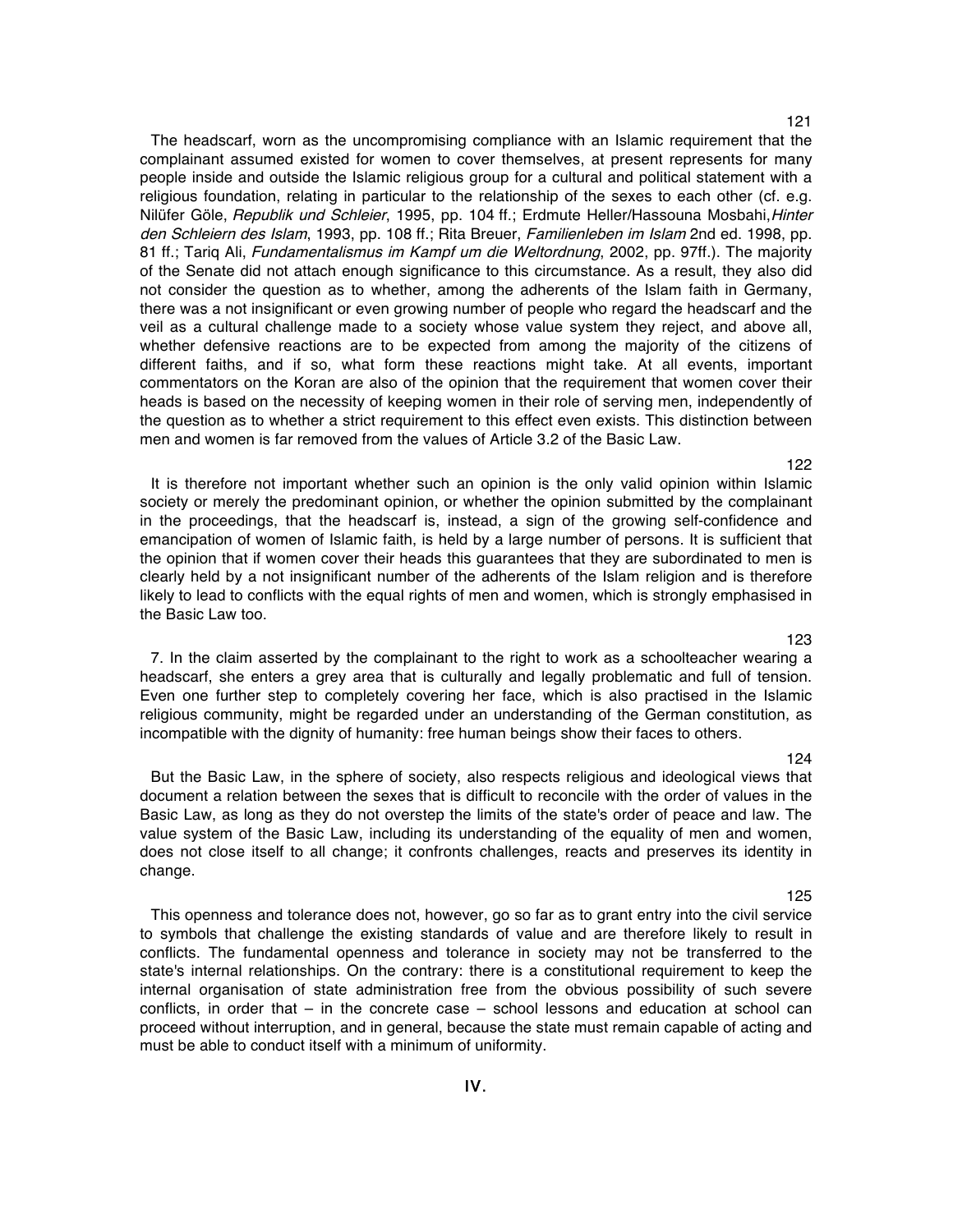127

The majority of the Senate extend the constitutional requirement of the specific enactment of a statute to an area which, because it is dependent on the individual case and because it is subject to existing constitutional obligations, is in practice not accessible to control by statute (cf. BVerfGE 105, 279 (304)).

1. The parliament of the Land Baden-Württemberg expressly and with good reasons refused to pass a formal statutory provision occasioned by the assessment of aptitude in the present case. In the period relevant for this litigation, the Land parliament twice dealt with the problem of teachers who wish to wear a headscarf in class (Minutes of plenary proceedings (PlenarProt.) 12/23 of 20 March 1997, pp. 1629 ff.; Minutes of plenary proceedings 12/51 of 15 July 1998, pp. 3977 ff.). The concrete case of the complainant was debated in detail in the plenary debate of 15 July 1998 (Minutes of plenary proceedings 12/51 of 15 July 1998) and a resolution was passed on a motion by the parliamentary *Republikaner* party; the motion was for legislation to be passed (Land parliament document, LTDrucks, 12/2931 of 9 June 1998). By a large majority, with only the votes of the Republikaner party opposing, the parliament voted not to pass legislation on the question of assessment of aptitude with regard to the wearing of religious symbols in class. The decision was stated to have been made because broader and more detailed legislation was not necessary; statutory provision would make it more difficult to make the appropriate assessment of aptitude based on the individual case and thus also to exercise the scope for interpretation in awarding public offices and at the same to do justice to personal liberties.

The call for a formal statute, based on the federal constitution, does not result in any advantage from the point of view of materiality for the democratic basis of an administrative decision. In complex questions of the individual assessment of applicants for a public office, a formal statute that in principle encourages freedom can have the reverse effect of reducing freedom, since in this way measures designed for the individual case are made more difficult. A general statutory provision, which in any case is foreign to the system for laying down official duties and assessing aptitude under civil-service law, does not create more justice in the individual case, but less. Under the scheme of school policy of the Land government and the Land parliament, it would certainly be possible to appoint a teacher wearing a headscarf to a teaching post in the individual case if it could be seen that she was prepared to refrain from wearing the headscarf not only in extreme situations, as submitted by the complainant in the oral hearing, but also in everyday teaching situations in a primary school.

The school authority, the minister and the Land parliament, however, took offence specifically at the fact that the complainant categorically refused to take a step in the direction of a more flexible approach to her attitude to the headscarf. From this, the authority responsible for assessing her aptitude was entitled to conclude that in the case of conflicts with the negative freedom of religion of parents and children, solutions adapted to the individual case at mixed-religion schools would be very much more difficult (cf. Article 15.1, Article 16 of the Constitution of the Land Baden-Württemberg). It was also entitled to conclude that the persistence of the applicant's refusal was capable of arousing doubts as to her neutrality and moderation, although this did not appear beyond objective justification and arbitrary.

2. The majority of the Senate require the Land legislature to put constitutional restrictions inherent in the Basic Law into concrete terms, although they can be determined concretely enough from the Basic Law. It is therefore doubtful whether the Land legislature is even authorised to put these inherent restrictions into concrete terms, beyond making a declaration confirming them or clarifying them.

128

#### 129

#### 131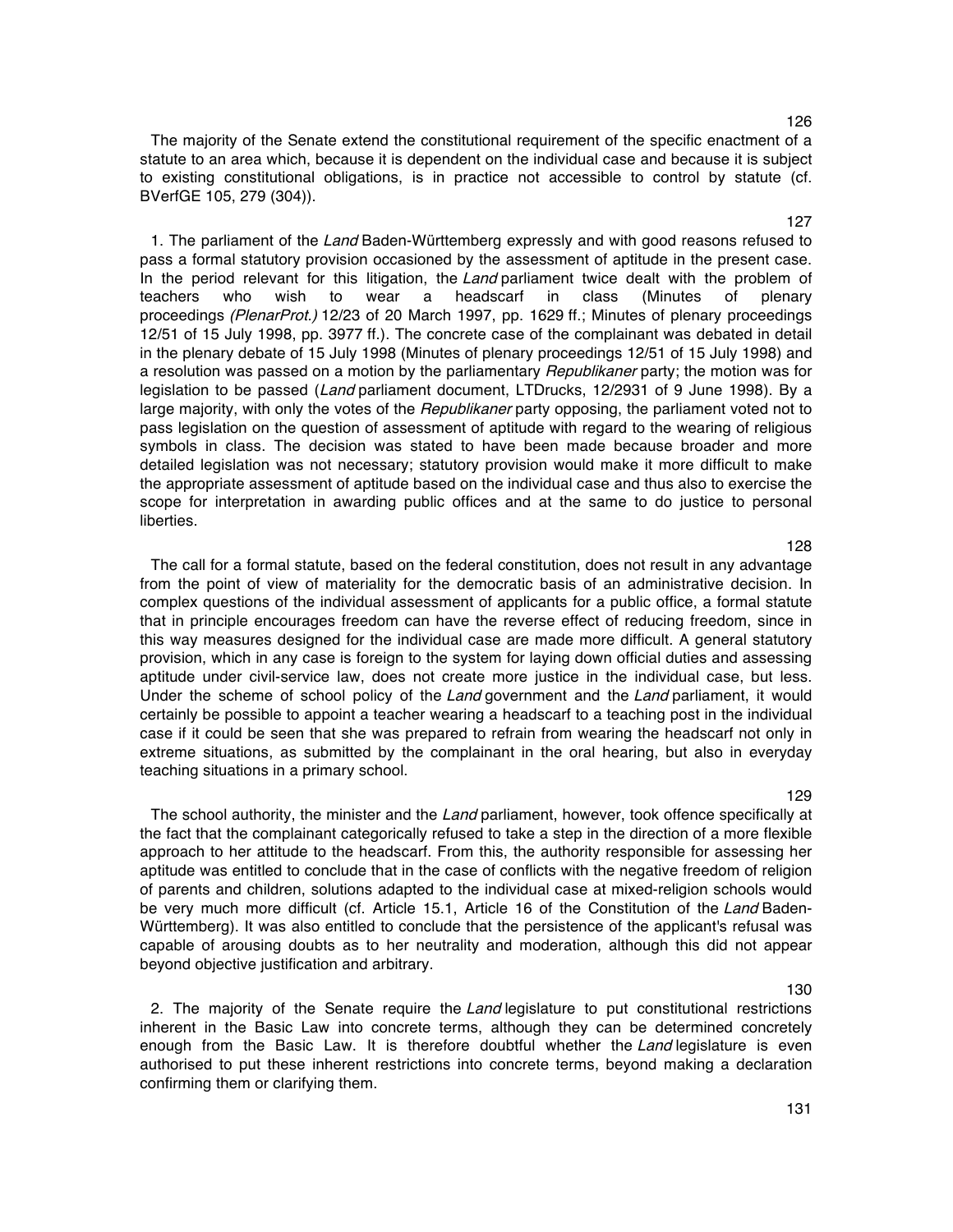The Federal Constitutional Court has to pass a final and unappealable decision on the extent and scope of inherent restrictions of fundamental rights. It is not the task of a Land legislature to repeat in a declaration the restrictions that arise directly from constitutional law. Nor is the appropriate respect accorded to the Land parliament if it is forced to pass statutory wording that on the one hand it expressly and in a well-considered way did not desire and that on the other hand – in the opinion of the majority of the Senate – put direct constitutional barriers in concrete form which will again be tested in later proceedings before the Federal Constitutional Court. A competent court that in such a controversial fundamental constitutional question refers to the legislature must at least inform the legislature how the latter is to carry out the task presented to it of putting direct constitutional limits into a concrete form.

In the present case, however, all questions remain open as to how the legislature is to draft legislation incorporating its political will, which it has already declared openly in the Land parliament. Is it sufficient if the legislature makes it an official duty for teachers to avoid religious and ideological dress symbols that are likely to result in negative effects on the peace of the school? Would it be admissible to prohibit the use of such religious, ideological or political symbols in the teaching profession that are likely to endanger the equality of men and women and its enforcement in practice (Article 3.2 of the Basic Law)? May civil-service law for teachers be defined in such a way as the then Republikaner party group in the Land parliament demanded in its motion of 9 June 1998 (Land parliament document 12/2931), "that the wearing of the headscarf as the symbol of Islam in class represents an inadmissible, one-sided, ideological and political statement"? Must the Land legislature, because this is said by the majority of the Senate to be required by the Basic Law, carry out empirical research with regard to possible disruptions, and if so, to what extent? Or must it constitutionally and for reasons of equality prohibit without exception all religious symbols in the dress of the teachers, even if, like a small ornamental cross, they make no significant statement and therefore are from the outset unlikely to result in conflicts of values at school? Could such a prohibition of dress symbols without any objective provocative content whatsoever be justified at all?

3. The Senate did not do justice to the task of answering a fundamental constitutional question, although the case is ripe for a decision. As a result, the Land legislature must now pass a statute, which according to the dissenting opinion is not even necessary, and this without being granted a transitional period for this surprising necessity. In addition, it would scarcely be compatible with the principle of equality to incorporate a statutory basis for a general prohibition of significant religious or ideological symbols in office, as suggested by the majority of the Senate, only in the Education Act and not generally in the Land Civil Service Act; the relevant conflict situations may occur in other areas of the civil service too, for example in connection with the youth welfare service, social work, public safety or the administration of justice.

134

135

4. The majority of the Senate ought at least to have granted the legislature a transitional period. Taking into account earlier decisions of the Federal Constitutional Court on the constitutional requirement of the specific enactment of a statute, this would have been appropriate and would have reduced the effects of a surprise decision.

a) The Federal Constitutional Court derived the prohibition of surprise decision from the requirement of a fair hearing under Article 103.1 of the Basic Law. The parties to the proceedings may be surprised neither by a judicial decision in itself (BVerfGE 34, 1 (7-8)) nor by its factual (BVerfGE 84, 188 (190-191)) or legal (BVerfGE 86, 133 (144-145)) content. A judicial decision may be based only on facts and results of evidence to which the parties were able to respond. Merely informing the parties to the proceedings is not enough; they must also have a concrete opportunity to express a reaction to the facts (BVerfGE 59, 330 (333)). A statement relating to the circumstances and facts is regarded as satisfying the requirements of a fair hearing in the

#### 133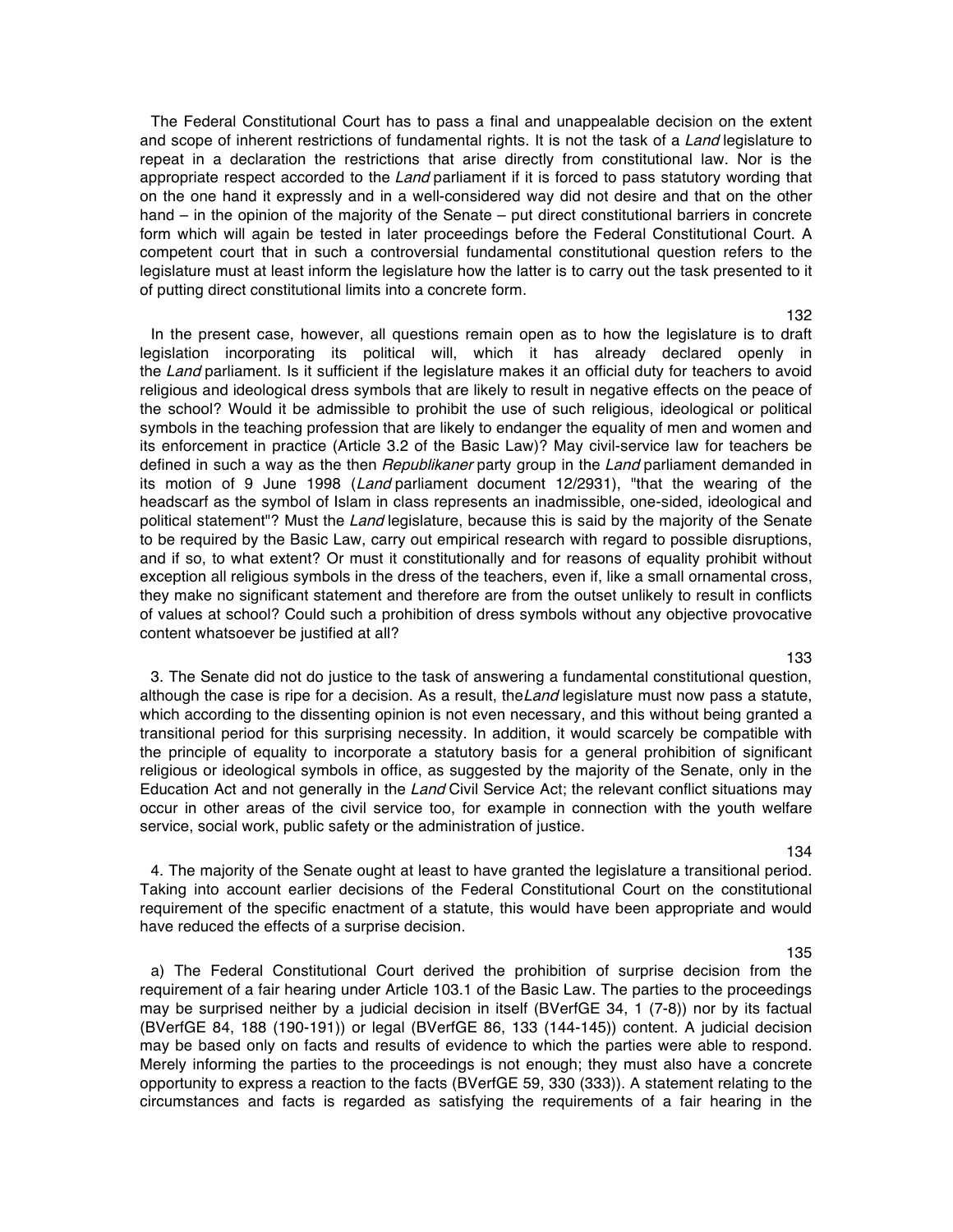meaning of Article 103.1 of the Basic Law, and the possible to make a statement on the legal situation is deemed equivalent to this (BVerfGE 60, 175 (210); 64, 125 (134); 86, 133 (144); 98, 218 (263)). The parties must be given the possibility of asserting their point of view by way of arguments on fact and law in the proceedings. In special cases, it may here be necessary to draw the attention of the parties to a legal opinion on which the court intends to base the decision. Granting a fair hearing in a way that satisfies the constitutional right requires that the party, using the care to be expected of him or her, is capable of recognising the aspects on which the decision may depend. If the court relies on a legal point of view without prior reference, and even a conscientious and informed party to the proceedings, even taking into account the variety of legal opinions that might be held, could not expect the court to rely on this legal point of view, the result may be the equivalent of prevention of submissions on the legal situation. This applies in particular if the court's interpretation of the law has to date not been argued either in case law or in literature, albeit in principle there is no right to a judicial dialogue or a reference to the court's legal viewpoint (BVerfGE 86, 133 (144-145); 96, 189 (204); 98, 218 (263)).

The majority of the Senate fail to adequately take into account the procedural right to a fair hearing that is also due to the state as a party to the proceedings when they introduce a requirement of the specific enactment of a parliamentary statute in order to create official duties in connection with the freedom of religion and ideology of the civil servant, where until now neither case law and literature nor the complainant herself have called for such a requirement, and this was not made a serious subject of the judicial dialogue in the oral hearing before the Senate. The Land Baden-Württemberg had neither occasion nor opportunity to express its opinion on this legal opinion, which was surprising for all parties and a major factor in the decision. The Land should have been given an opportunity to express an opinion on this aspect. The majority of the Senate accuse the Land of an omission. They state that it had not created a sufficiently definite statutory basis for the encroachment upon the complainant's right under Article 33.2 in conjunction with Article 4.1 and 4.2 of the Basic Law. The Land was unable to react to this charge, because it did not know of it nor was it obliged to know of it.

b) In view of this procedural omission, the majority of the Senate ought at least to have laid down a reasonable period of time for the Land legislature within which the legislature was able to take account of the requirement of the specific enactment of a statute by creating a provision that, in the opinion of the majority of the Senate, does justice to the situation under constitutional law. In earlier decisions, the Federal Constitutional Court recognised this problem and when it made a new demand for the specific enactment of a statute it made it possible for the executive for a transitional period to make a decision encroaching upon fundamental rights without a corresponding statutory provision. In this way, for example, in the interest of the prison regime and schools, the monitoring of prisoners' letters was declared to be provisionally permissible because there was insufficient authorisation below the level of a statute (cf. BVerfGE 33, 1 (12- 13); 40, 276 (283)) as was expulsion from school that was not governed by a parliamentary statute (cf. BVerfGE 58, 257 (280-281)).

5. A reasonable transitional period would not only have been needed by reason of respect for the legislature, but would also have taken seriously the requirement of the specific enactment of a statute that was assumed by the majority of the Senate and given the Land legislature the possibility of creating an effective statutory basis for the present case. The Federal Administrative Court is also left by the reasoning of the majority of the Senate in a state of uncertainty, in a manner that is constitutionally questionable, as to how it is to proceed in future with regard to the proceedings that have been referred back. For if – as the majority of the Senate assume – the decision challenged by the complainant is unconstitutional, then at present the Federal Administrative Court should find in favour of the plaintiff. Since the dispute related only to the question of the religious symbol, therefore, the complainant would have to be appointed a civil

#### 137

#### 138